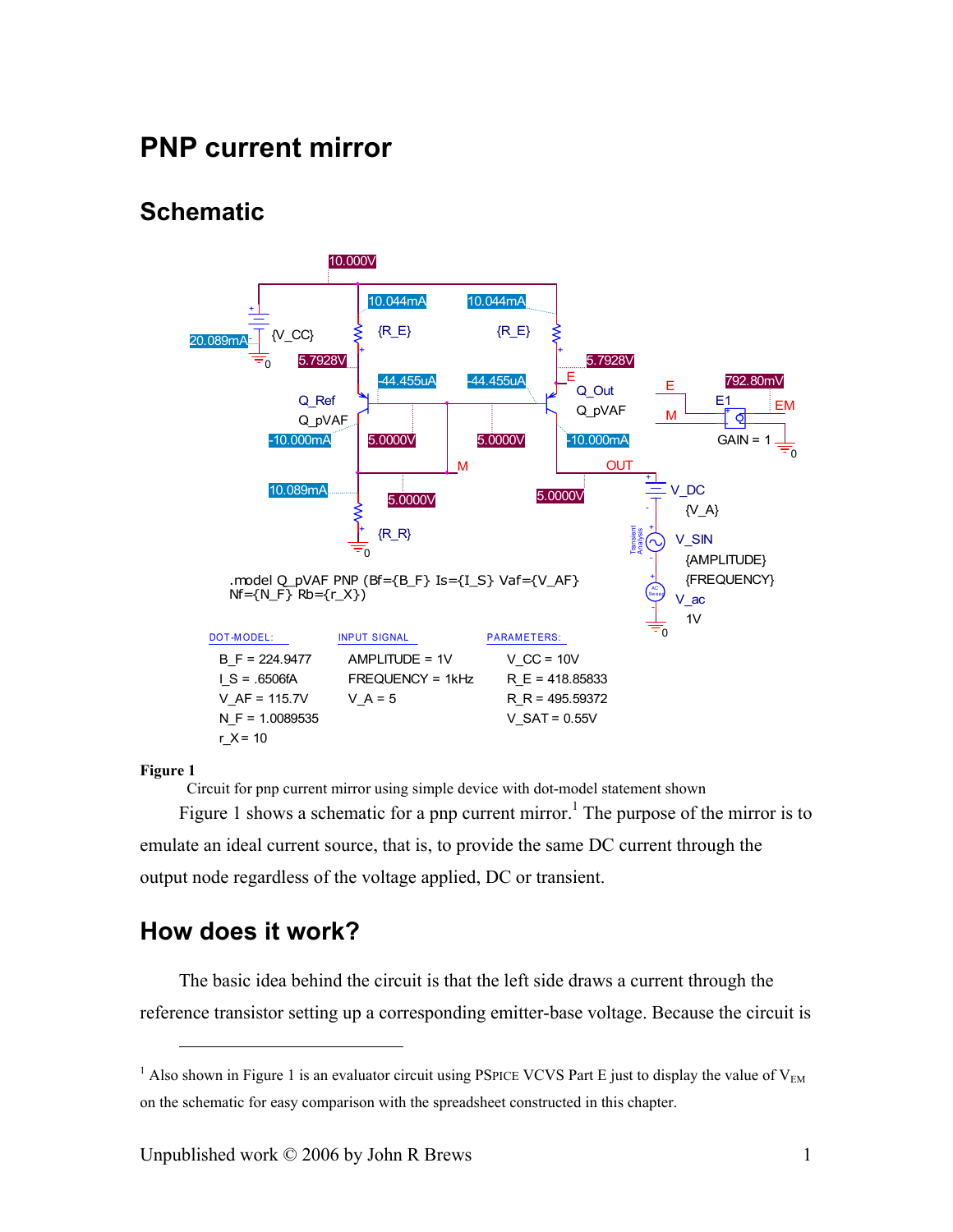symmetric (assuming the output and reference transistors are alike) the same  $V_{EB}$  appears at the output transistor, so the same current flows there (it is *mirrored*), almost independent of the voltage  $V_A$  because  $V_A$  hardly affects  $V_{EB}$ .

Unfortunately, the mirror is not entirely successful, having these limitations:

- 1. It provides a nearly constant DC current only over a limited range of voltages. This limitation arises at voltages  $V_A > V_M$  ( $V_M$  = mid-base voltage), where the output transistor  $Q<sub>Out</sub>$  leaves active mode and goes into saturation.
- 2. Even in the range of voltages  $V_A < V_M$  where  $Q_{Out}$  is active, the current is not strictly constant, but varies somewhat with  $V_A$ . That is, the circuit resembles a Norton source with a finite Norton resistance instead of an ideal current source. This limitation is due to the finite output resistance of transistor  $Q_{\text{Out}}$ .

<span id="page-1-0"></span>

The above limitations are illustrated in [Figure 2.](#page-1-0)

#### **Figure 2**

Circuit output behavior for [Figure 1;](#page-0-0) at the compliance voltage  $V_{CV}$  where output resistance begins a rapid drop to low values, the output transistor is in saturation by  $V_{BC} = -V_{SAT}$ The top panel in [Figure 2](#page-1-0) shows the current-voltage *I-V* behavior of the mirror. It

delivers a DC current of 10 mA for voltages below approximately 5.55V. The lower panel shows the resistance of the mirror, determined as the inverse of the derivative of the current by voltage. It shows that this resistance is high (934 kΩ at  $V_A = 1$  V), but not quite constant, and drops suddenly just above  $V_A = V_M = 5$  V. The drop-off voltage is called the *compliance voltage* V<sub>CV</sub> of the mirror, and the voltage range where nearly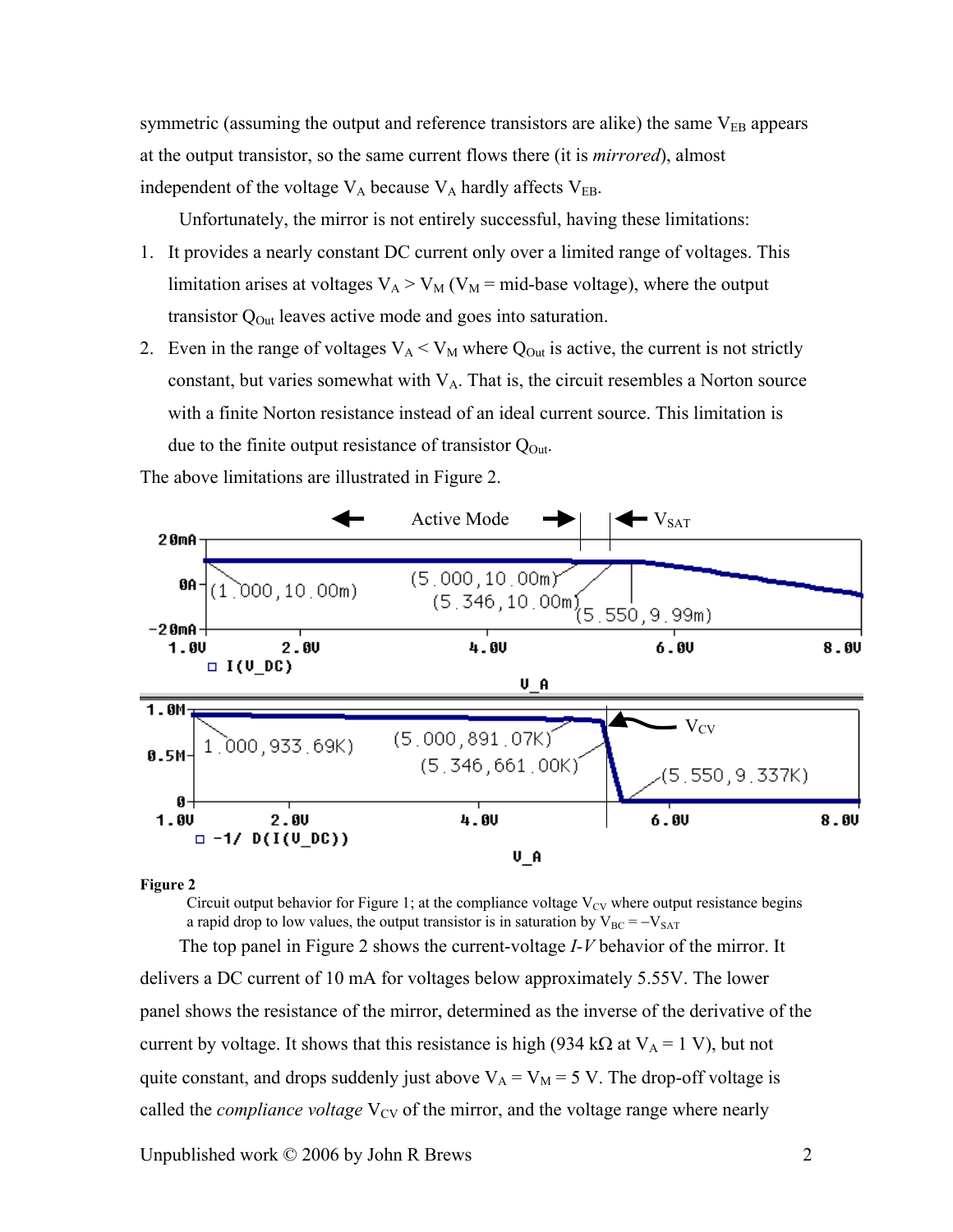constant DC current is delivered is the *compliance range* of the mirror. If we choose the bias at 3 dB roll-off of resistance as the verge of the drop, we find the compliance voltage is  $V_{CV}$  = 5.346 V from [Figure 2.](#page-1-0) At this bias, the output transistor is in saturation by an amount  $V_{BC} = -V_{SAT} = -0.346$  V. At the point where the DC *current* has just begun to drop ( $V_A$  = 5.55 V) the output resistance of the mirror already is at a very low value of only 9.34 k $\Omega$ , showing that the Norton resistance of the mirror is much more sensitive to saturation of the output transistor than is the DC current itself.

Because the limitations of the mirror depend on the limitations of the transistor, we need a transistor model that includes the Early voltage of the device. Otherwise, the mirror would still have a voltage limitation, but would be an ideal current source as long as  $Q<sub>Out</sub>$  was active. Hence, we have the dot-model statement in [Figure 1,](#page-0-0) discussed in detail shortly.

# **Design goal**

1

We want to design the circuit of [Figure 1](#page-0-0) to meet specifications on DC current level I<sub>C</sub> at  $V_A = V_M$  (both transistors with  $V_{BC} = 0$  V), on compliance voltage  $V_{CV}$  (taken as a specification on  $V_M$  because  $V_M$  is unambiguous and differs from  $V_{CV}$  by only the small voltage  $V_{SAT}$  discussed later<sup>2</sup>), and specifications on output resistance  $R_N$  (Norton resistance) of the mirror. The variables at our disposal are the leg resistor value  $R<sub>E</sub>$  and the reference resistor value  $R_R$ , so unless we are lucky only two of the three specifications can be satisfied, and a trade-off will be necessary. For this purpose we will set up a spreadsheet incorporating the hand analysis below.

# **AC and DC beta-values**

For the dot-model statement of [Figure 1,](#page-0-0) the small-signal AC β-value, which will be called  $\beta_{AC}$ , is the same as the DC β-value, which is called  $\beta_{DC}$ . However, that is not so for more complex models, so we include this difference in the equations here. [EQ. 1](#page-3-0) defines DC  $β$ :

<span id="page-2-0"></span><sup>&</sup>lt;sup>2</sup> The value of  $V_{SAT}$  is expected to be somewhere around 0.5 V, but its value is unknown without a simulation. It varies with the type of transistor and with the current and bias conditions.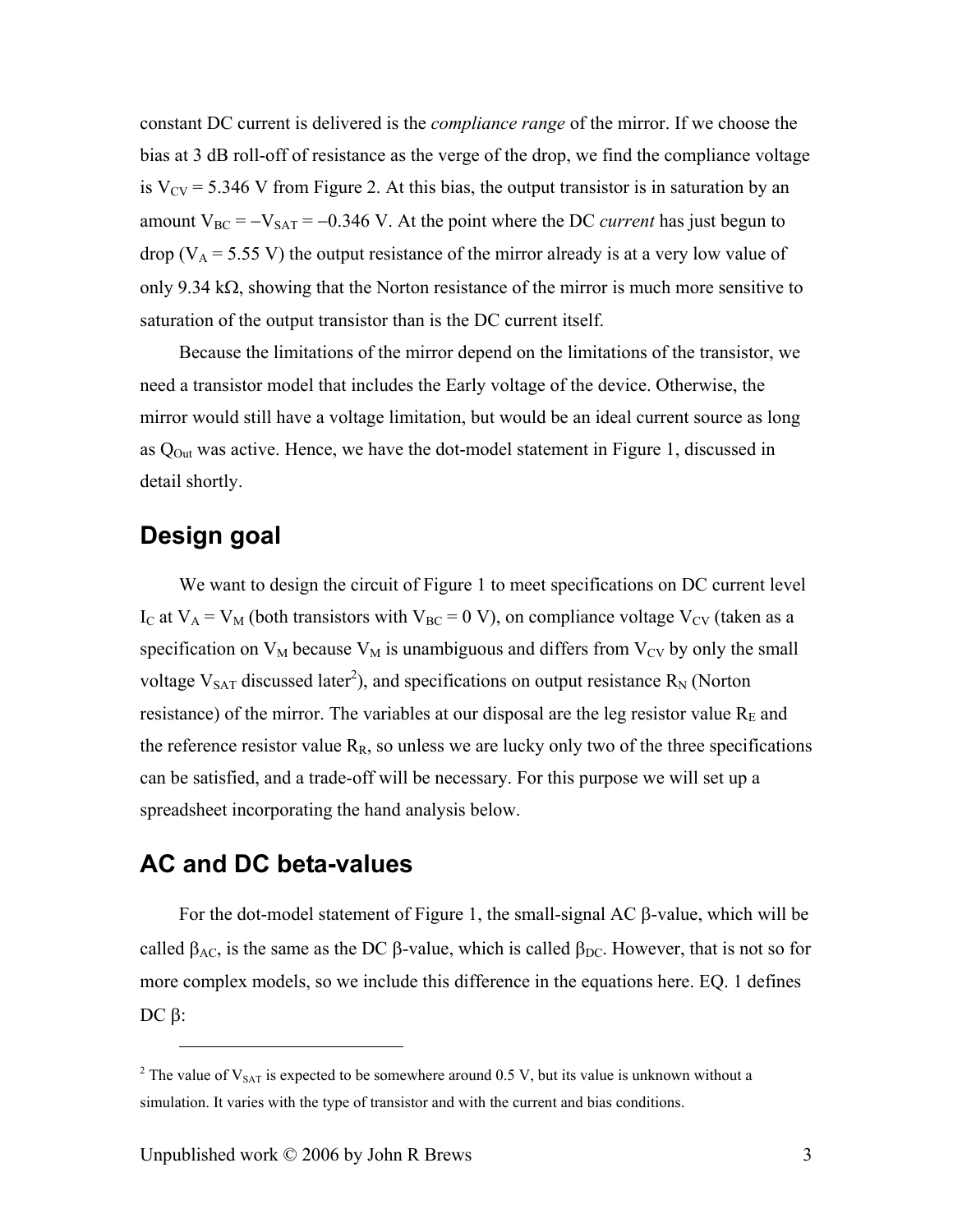<span id="page-3-0"></span>**EQ. 1**

$$
\beta_{DC} = \frac{I_C}{I_B},
$$

.

while  $AC$  β is defined by:

<span id="page-3-1"></span>**EQ. 2**

$$
\beta_{AC} = \frac{dI_C}{dI_B} = \frac{dI_C}{d(I_C / \beta_{DC})} = \frac{1}{\frac{1}{\beta_{DC}} - \frac{I_C}{\beta_{DC}} \frac{d\beta_{DC}}{dI_C}} = \frac{\beta_{DC}}{1 - \frac{I_C}{\beta_{DC}} \frac{d\beta_{DC}}{dI_C}}
$$

According to [EQ. 2,](#page-3-1)  $\beta_{AC}$  is different from  $\beta_{DC}$  if  $\beta_{DC}$  depends on I<sub>C</sub>. For the dot-model statement of [Figure 1](#page-0-0)  $\beta_{DC}$  does not depend on  $I_C$ , but for real transistors it does. So, for real transistors,  $\beta_{DC}$  and  $\beta_{AC}$  are the same only at the maximum in the  $\beta_{DC}$  vs. I<sub>C</sub> curve. An example is shown in [Figure 3](#page-3-2) below.

<span id="page-3-2"></span>

#### **Figure 3**

Comparison of AC and DC β-values as a function of emitter current I<sub>E</sub> for the Q2N2907A pnptransistor with  $V_{BC} = 0$  V

[Figure 3](#page-3-2) shows the current dependence of the two  $\beta$ 's for the Q2N2907A transistor using the PSPICE dot model statement for this transistor. It can be seen that the two  $\beta$ 's agree at the maximum in  $\beta_{DC}$  near an emitter current of I<sub>E</sub> = 10 mA. In addition,  $\beta_{AC}$  >  $β_{DC}$  when  $β_{DC}$  has positive derivative, as predicted by [EQ. 2.](#page-3-1)

[Figure 3](#page-3-2) is generated using the circuit of [Figure 4](#page-4-0) with a DC SWEEP analysis to sweep  $I<sub>E</sub>$ . Zero-bias DC voltage sources are inserted in the base and collector leads and named B and C to indicate that the currents I(B) and I(C) going through them are the base and collector currents.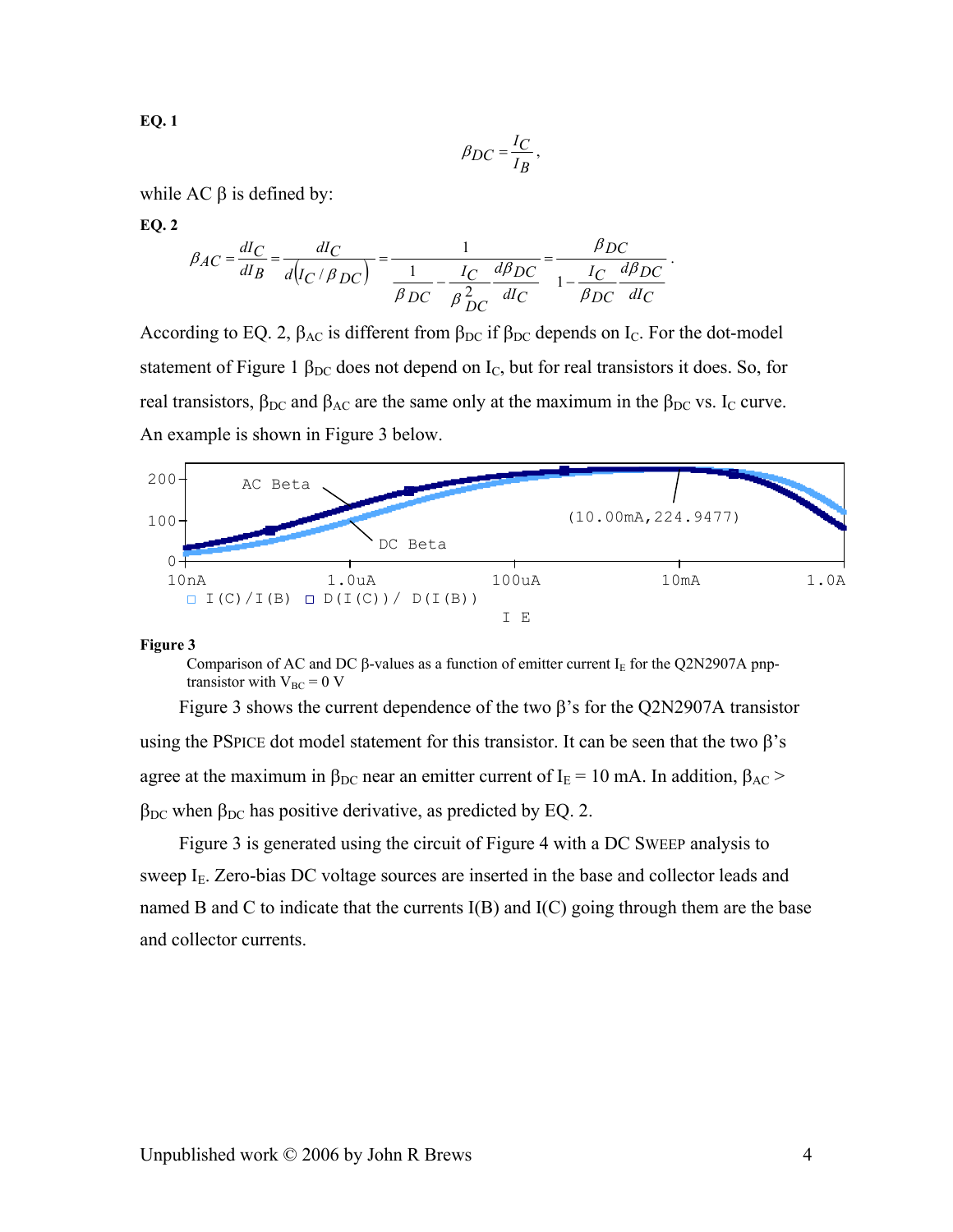<span id="page-4-0"></span>

#### **Figure 4**

Test circuit for generating AC and DC β-plots of [Figure 3](#page-3-2) 

# **The Q\_pVAF dot-model parameters**

To allow later comparison with the Q2N2907A, the dot model statement of

[Figure 1](#page-0-0) is introduced, namely

```
.model Q_pVAF PNP (Bf={B_F} Is={I_S} Vaf={V_AF} Nf={N_F} Rb={r_X})
which can be compared with the dot-model statement for the Q2N2907A:
```

|        | .model Q2N2907A PNP (Is=650.6E-18 Xti=3 Eg=1.11 Vaf=115.7 Bf=231.7 Ne=1.829 |
|--------|-----------------------------------------------------------------------------|
| $+$    | Ise=54.81f Ikf=1.079 Xtb=1.5 Br=3.563 Nc=2 Isc=0 Ikr=0 Rc=.715              |
| $+$    | Cjc=14.76p Mjc=.5383 Vjc=.75 Fc=.5 Cje=19.82p Mje=.3357 Vje=.75             |
| $+$    | Tr=111.3n Tf=603.7p Itf=.65 Vtf=5 Xtf=1.7 Rb=10)                            |
| $\ast$ | National pid=63<br>$case = TO18$                                            |
| $\ast$ | 88-09-09 bam creation                                                       |
|        |                                                                             |

provided with PSPICE.

To improve agreement with more realistic dot-model statements like that for the Q2N2907A, the Q\_pVAF dot-model statement includes parameters for Early voltage  $V_{af}$ , non-ideal diode-law  $N_f$ , and internal series base resistance  $R_b$ . This dot-model statement corresponds in active mode to the *I-V* relation

<span id="page-4-1"></span>**EQ. 3**

$$
I_C = I_S \left[ \exp\left(\frac{V_{EBi}}{\eta V_{TH}}\right) - 1 \right] \cdot \left(1 + \frac{V_{BCi}}{V_{AF}}\right),
$$

where V<sub>EBi</sub>, V<sub>BCi</sub> are the *intrinsic* emitter-base and base-collector voltages, differing from the circuit or *external* values because of the internal base resistance  $r<sub>X</sub>$ , as discussed shortly. The parameter η is the *ideality factor* or, as referred to in the PSPICE documentation, the *forward current emission coefficient*, also discussed shortly*.*

Notice the intrinsic emitter-base voltage according to [EQ. 3](#page-4-1) is given by [EQ. 4:](#page-5-0)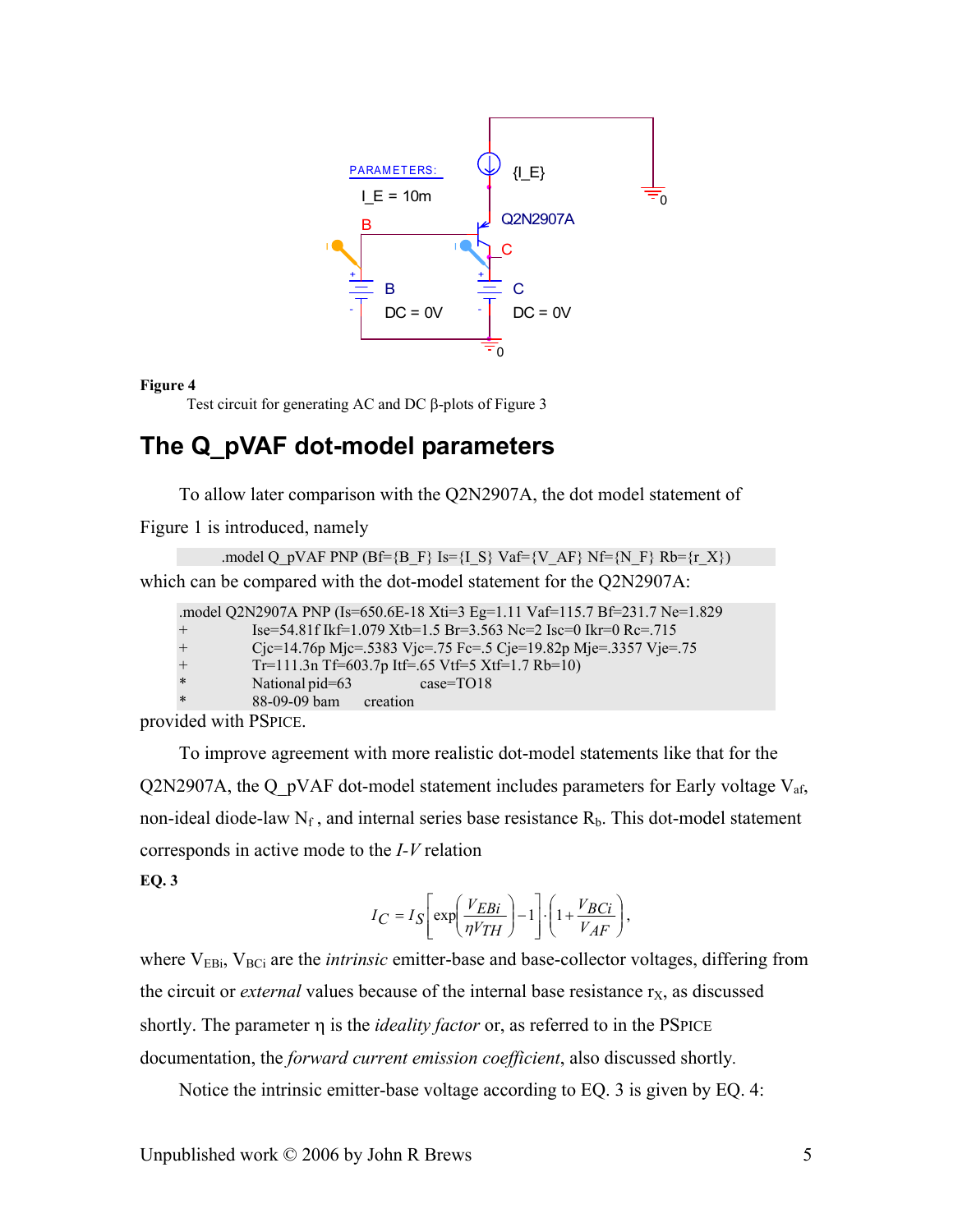<span id="page-5-0"></span>**EQ. 4**

$$
V_{EBi} = \eta V_{TH} \ln \left( 1 + \frac{I_C}{I_S \left( 1 + \frac{V_{BCi}}{V_{AF}} \right)} \right)
$$

Let's take a closer look at the effects of these parameters.

### **Early voltage: parameter VAF**

<span id="page-5-1"></span>The Early voltage enters the current *I-V* relation as shown in [EQ. 3.](#page-4-1) Somewhat less obvious is the Early voltage influence on the transistor β's. The DC base current of the transistor, I<sub>B</sub>, does not depend upon the base-collector voltage, so [EQ. 5](#page-5-1) gives the DC  $\beta$ : **EQ. 5**

$$
\beta_{DC} = \frac{I_C}{I_B} = \frac{I_C (V_{BC} = 0) \left( 1 + \frac{V_{BC}}{V_{AF}} \right)}{I_B} = \beta_{DC} (V_{BC} = 0) \left( 1 + \frac{V_{BC}}{V_{AF}} \right).
$$

That is, the DC  $\beta$  increases with V<sub>BC</sub> because of the Early effect. The AC  $\beta$  does the same thing if the current dependence of  $\beta_{DC}$  is contained in  $\beta_{DC}(V_{BC}=0)$ . That is, **EQ. 6**

$$
\beta_{AC} = \beta_{AC} (V_{BC} = 0) \left( 1 + \frac{V_{BC}}{V_{AF}} \right).
$$

### Base resistance: parameter  $R_b$  and the intrinsic base resistance  $r_X$

The introduction of the base resistance  $r<sub>X</sub>$  introduces some complications into our equations because the device behavior is governed by the *internal* V<sub>EBi</sub> of the transistor, which differs from the *external*  $V_{EB}$  of the circuit by the voltage drop across  $r_X$ . See [Figure 5.](#page-5-2)



<span id="page-5-2"></span>

Internal and external voltages related to  $r_X$ :  $V_{EBi} < V_{EB}$  because of drop across  $r_X$ , while  $V_{BCi} > V_{BC}$ 

Unpublished work  $\odot$  2006 by John R Brews 6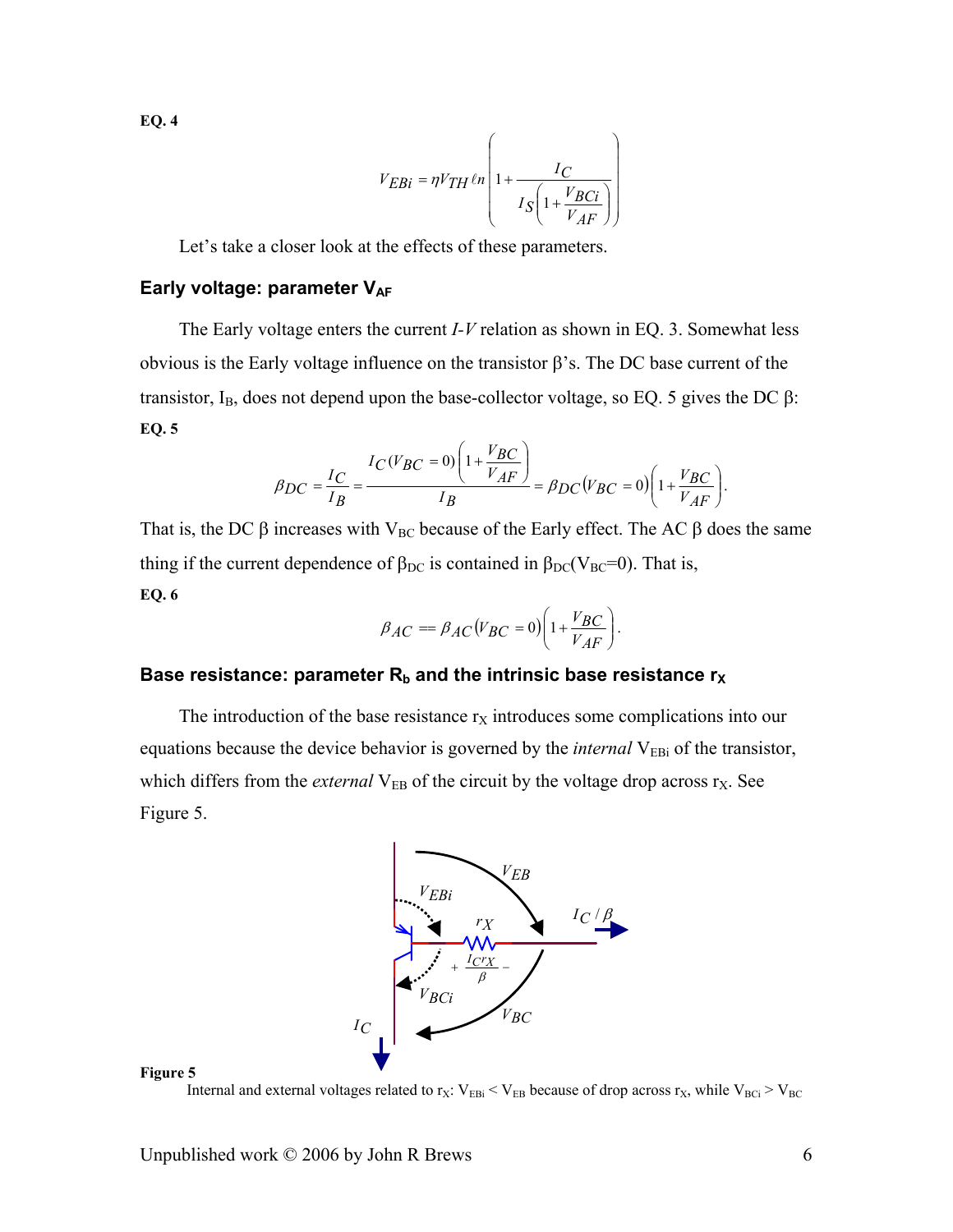<span id="page-6-0"></span>According to [Figure 5,](#page-5-2) the internal and external emitter-base voltages are related as: **EQ. 7**

$$
V_{EBi} = V_{EB} - \frac{I_C}{\beta_{DC}} r_X \,.
$$

Combining [EQ. 7](#page-6-0) with [EQ. 4](#page-5-0) we find  $V_{EB}$  is related to the current by **EQ. 8**

$$
V_{EB} = \eta V_{TH} \ln \left( 1 + \frac{I_C}{I_S \left( 1 + \frac{V_B C i}{V_{AF}} \right)} \right) + \frac{I_C}{\beta_{DC}} r_X.
$$

In addition to its effect on  $V_{EBi}$ , the voltage drop across  $r<sub>X</sub>$  causes a non-zero *internal* V<sub>BCi</sub> of the transistor, even though the external circuit V<sub>BC</sub> = 0 V. (Consider [Figure 5](#page-5-2) for the case where  $V_{BC} = 0 V.$ )

<span id="page-6-2"></span>A non-zero  $V_{BCi}$  means the Early effect comes into play, affecting the current and the beta values of the transistor, so the transistor betas increase according to **EQ. 9**

$$
\beta(V_{BCi}) = \beta(V_{BC} = 0V)\left(1 + \frac{V_{BCi}}{V_{AF}}\right).
$$

The value of  $V_{BCi}$  is given by Ohm's law as [EQ. 10:](#page-6-1)

<span id="page-6-1"></span>**EQ. 10** 

$$
V_{BCi} = \frac{I_C}{\beta(V_{BCi})} r_X \, .
$$

Solving the quadratic found by substituting [EQ. 9](#page-6-2) into [EQ. 10,](#page-6-1) we find  $V_{BCi}$  as shown in [EQ. 11 n](#page-6-3)ext:

<span id="page-6-3"></span>**EQ. 11** 

$$
V_{BCi} = \frac{V_{AF}}{2} \left[ \left( 1 + \frac{4I_C r_X}{\beta (V_{BC} = 0) V_{AF}} \right)^{1/2} - 1 \right].
$$

Parameter  $r_X$  is set using dot-model parameter  $R_b$ , namely,  $r_X = R_b$ .

### **Current dependence of small-signal parameters; parameter** η

You may recall the current and voltage dependence of the transistor small-signal parameters for a simple bipolar exhibiting Early effect. In particular,

<span id="page-6-4"></span>**EQ. 12** 

$$
r_O = \frac{V_{AF}}{I_C(V_{BC} = 0)} = \frac{V_{AF} + V_{BC}}{I_C(V_{BC})}, \quad r_{\pi} = \frac{\beta_{AC}}{g_m} \approx \frac{\beta_{AC}V_{TH}}{I_C}.
$$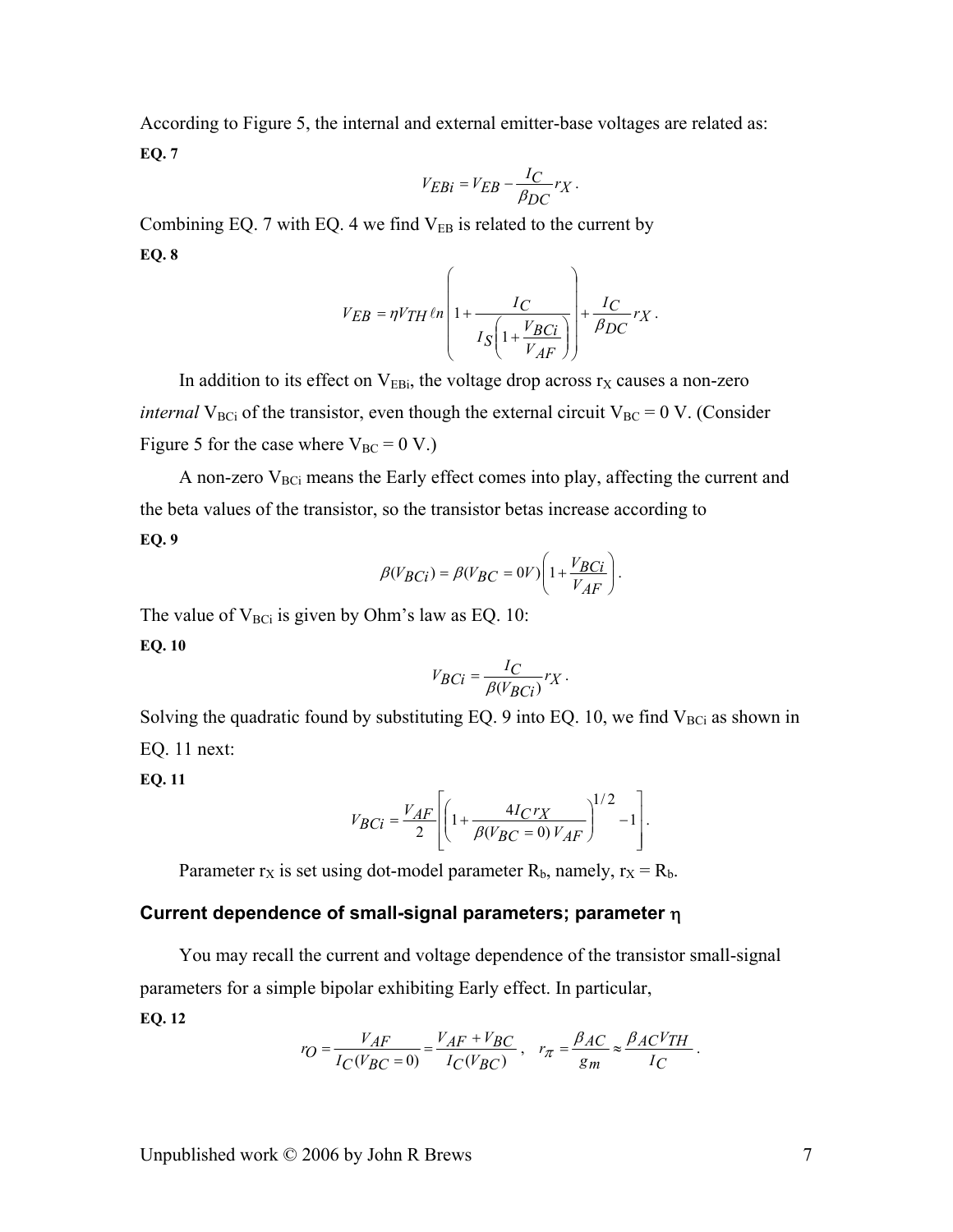In [EQ. 12,](#page-6-4)  $r_0$  = output resistance,  $r_\pi$  = base input resistance,  $g_m$  = small-signal transconductance,  $V_{AF}$  = Early voltage and  $V_{TH}$  = thermal voltage ( $k_B T/q \approx 25.864$  mV @  $27^{\circ}$  C). [EQ. 12 f](#page-6-4)or  $r_{\Omega}$  does not agree with most textbooks, but it does agree with PSPICE and transistor physics.

In real transistors the ideal diode law is not satisfied. To help match this reality, the Q pVAF dot-model statement includes parameter  $N_f$ . When this parameter is used, the transconductance and base resistance are given by the relations:

$$
EQ. 13
$$

$$
g_m = \frac{1}{\eta} \frac{I_C}{V_{TH}}, \quad r_{\pi} = \frac{\beta_{AC}}{g_m} = \eta \frac{\beta_{AC} V_{TH}}{I_C} \,,
$$

where parameter η is the before-mentioned ideality factor also known as the forward current emission coefficient.

Parameter  $\eta$  is specified by dot-model parameter N<sub>f</sub>, namely  $\eta = N_f$ .

### *Setting* <sup>η</sup>

How can η be found? Let's assume we want the value of η that makes our Q\_pVAF-model fit the Q2N2907A. The same approach works for other models. Figure 5 puts the Q2N2907A and Q  $pVAF$  in identical circuits. These circuits set the external  $V_{BC}$  $= 0$  V, which is the case for the mirror at the design point. Then we find the *external*  $g_m$ values by running a DC sweep of  $I<sub>E</sub>$  and taking derivatives, as shown in [Figure 7.](#page-8-0) We set the  $N_f$  value to make the two  $g_m$ -values the same at the current level of interest, namely 10 mA in this case. We set

#### **EQ. 14**

$$
N_f = \frac{g_m(Q2N2907A)}{g_m(Q_pVAF)} = 0.3784089/0.3750509 = 1.0089535.
$$

The *external*  $g_m$ -values are related to the *internal*  $g_m$ -values by [EQ. 15](#page-7-0) (using [EQ. 7](#page-6-0) for  $V<sub>EBi</sub>$ :

<span id="page-7-0"></span>**EQ. 15** 

$$
g_m(ext) = \frac{\partial IC}{\partial V_{EB}} = \frac{\partial IC}{\partial V_{EBi}} \frac{\partial V_{EBi}}{\partial V_{EB}} = g_{mi} \left( 1 - \frac{r_X}{\beta_{DC}} g_{mi} \right),
$$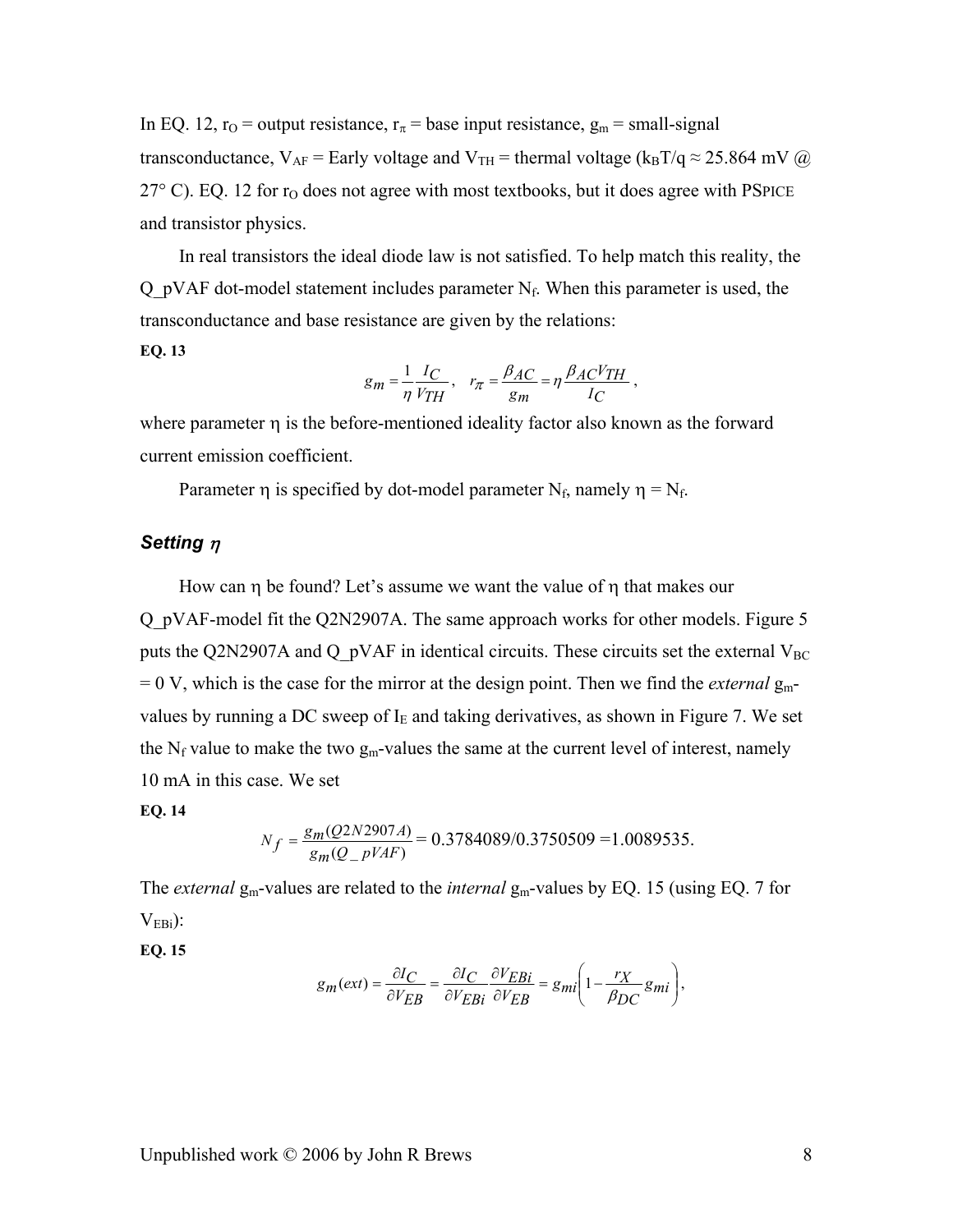where the internal transconductance  $g_{mi} = \partial I_C / \partial V_{EBi}$ . [EQ. 15](#page-7-0) is interesting mainly because it shows setting the external  $g_m$ -values equal also makes the internal  $g_m$ -values equal.<sup>3, 4</sup>



Test circuit for finding value of dot-model parameter  $N_f$ ; notice that  $N_f = 1$  in this test

<span id="page-8-0"></span>

Comparison of external  $g_m$  values when  $N_f = 1$ ; we want to increase  $N_f$  to make these two values the same

Finding  $N_f$  this way makes the simple transistor model Q pVAF resemble closely the more realistic model Q2N2907A, and in particular makes sure that the small-signal parameters  $g_m$  and  $r_\pi$  at the design point are the same.

# **Hand analysis**

### **Q-point analysis**

1

The design is done for the case  $V_A = V_M$  because that makes analysis simpler. If instead we choose  $V_A < V_M$ , the two transistors have different  $V_{BC}$  values and that affects the currents and β-values because of the Early effect. For  $V_A = V_M$ , applying KVL to the output side of the circuit of Figure 1, we find a relation for  $R<sub>E</sub>$  given by EQ. 16 below: **EQ. 16** 

<span id="page-8-1"></span><sup>&</sup>lt;sup>3</sup> Technically there are two values for  $g_{mi}$  for each  $g_m$ , and we want the value very close to  $g_m$ .

<span id="page-8-2"></span> $4$  It is the *internal*  $g_m$ -value that is given by EQ. 13 and is listed in the PROBE output file.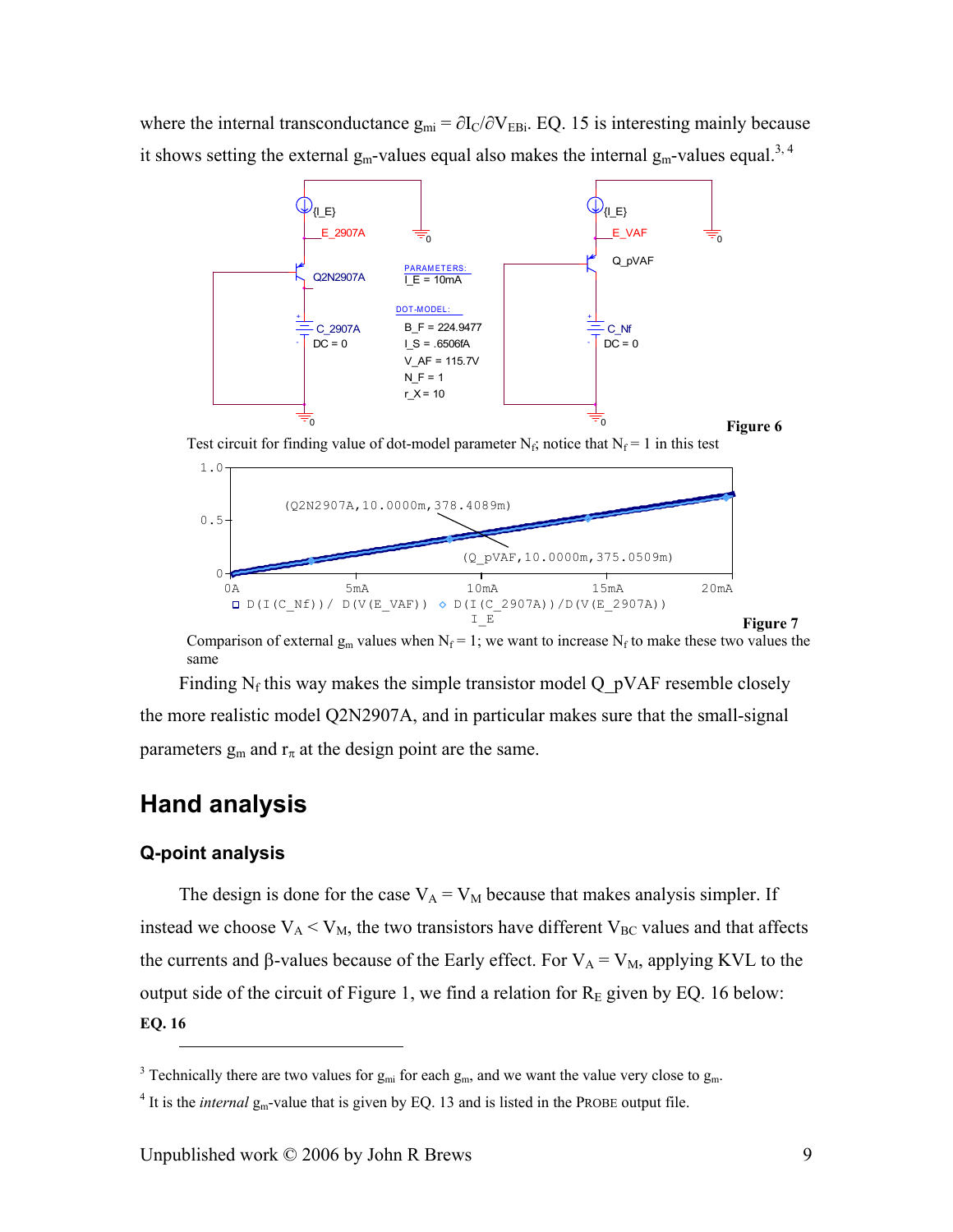$$
R_E = \frac{V_{CC} - V_{EB} - V_M}{I_C \left(1 + 1/\beta_{DC}\right)}
$$

.

<span id="page-9-0"></span>In EQ. 16 the various symbols are:  $I_C$  [=](#page-9-0) output (collector) current of  $Q_{Out}$ ,  $V_{EB}$  = emitterbase voltage of Q<sub>Out</sub>, V<sub>M</sub> = base voltage of both transistors,  $\beta_{DC}$  = DC beta of Q<sub>Out</sub>. Applying KVL to the left side of the mirror we find  $R_R$  is given by<sup>5</sup> **E[Q. 17](#page-9-0)**

$$
R_R = \frac{V_M}{I_C(1 + 2/\beta_{DC})}.
$$

### **Small-signal analysis**

Next we ask just how much the current varies for voltages below the base voltage. That is, what is the slope of the *I-V* curve for  $V_A < V_M$ . The easiest way to find out is to bias the mirror at some value of  $V_A$  below  $V_M$  and superpose a small-signal AC voltage  $V_{ac}$ . Then the small-signal current  $I_{ac}$  that flows is

### **EQ. 18**

$$
I_{ac} = \frac{\partial I_C}{\partial V_A} V_{ac} = \frac{1}{R_N} V_{ac} \,,
$$

where  $R_N$  is the Norton resistance of the mirror, and indicates the rate of variation of the current with applied voltage. The small-signal circuit corresponding to this approach is shown in Figure 8 below.<sup>6</sup> Test current  $I_x$  is applied and  $R_N = V_x/I_x$ .

In Figure 8 the parasitic base resistance  $r<sub>X</sub>$  is included to allow a closer comparison with the Q2N2907A later on. This resistance is included in Figure 1 by specifying the dot-mo[del paramet](#page-10-0)er  $R_b$ , [se](#page-9-1)t in the dot-model PARAMETER box to  $R_b = r_X$ .



#### **Figure 8**

1

<sup>5</sup> Use KCL at the base of Q<sub>Out</sub> to derive the factor (1+2/ $\beta_{\text{DC}}$ ).

<span id="page-9-1"></span><sup>&</sup>lt;sup>6</sup> The replacement of transistor  $Q_{Ref}$  by the resistor  $r_{REF}$  is explained in the Appendix.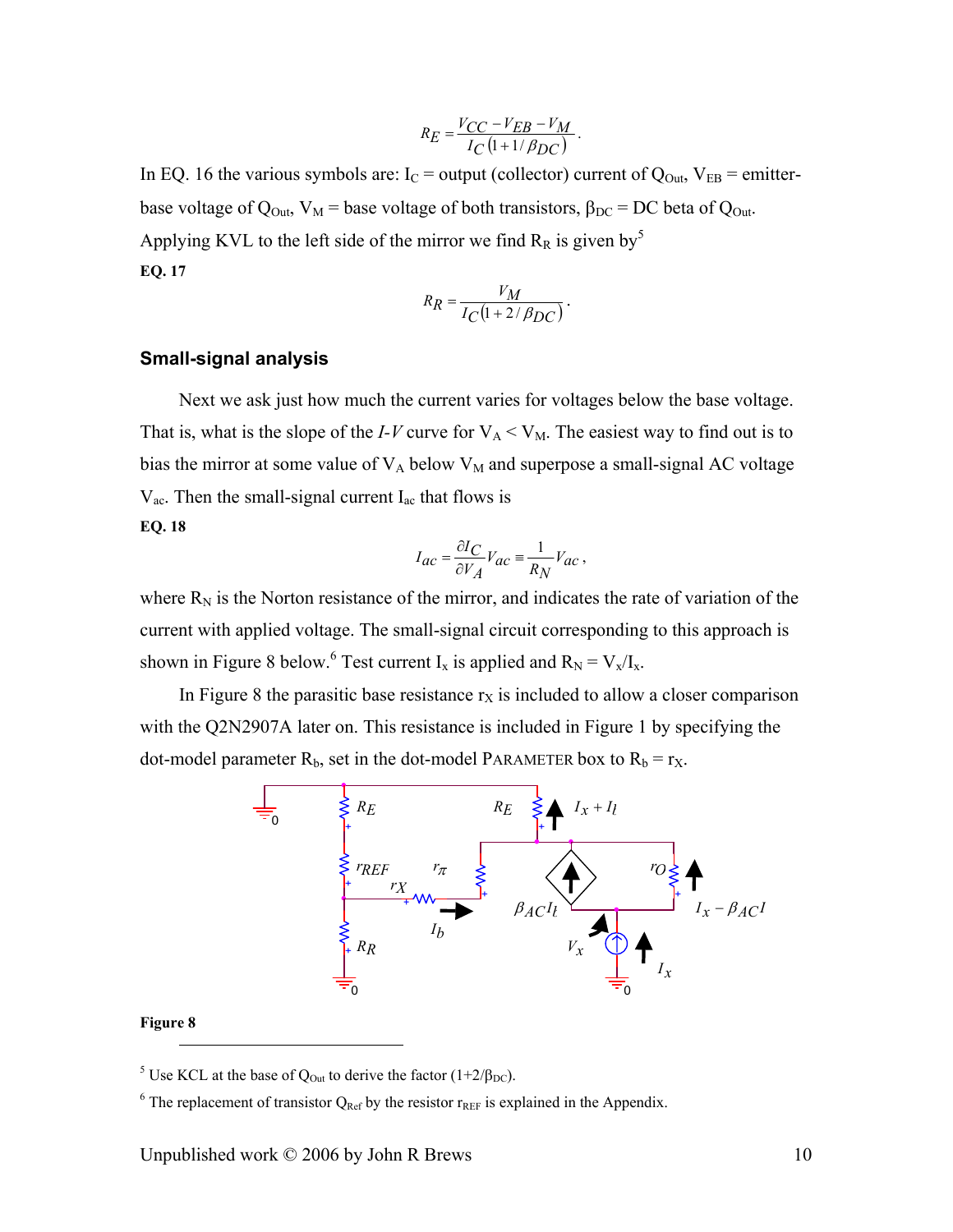Small-signal circuit corresponding to Figure 1

An easy way to solve circuits like this is to determine all the currents and then use

KVL. Taking KVL on the left side of the circuit noting that  $(r_{REF} + R_E)$  is in parallel with  $R_R$  and following I<sub>b</sub> through  $r_{\pi}$  and  $R_E$  we find EQ. 19:

$$
EQ.19
$$

$$
I_b[(r_{REF} + R_E)/R_R + r_{\pi} + r_X] + (I_x + I_b)R_E = 0,
$$

which determines  $I_b$  in terms of  $I_x$  as

<span id="page-10-0"></span>**EQ. 20** 

$$
I_b = -I_x \frac{R_E}{R_E + r_{\pi} + r_X + (r_{REF} + R_E)//R_R}
$$

.

Then KVL through the right side of the circuit provides

**EQ. 21** 

$$
V_x = (I_x - \beta_A C I_b) r_O + (I_x + I_b) R_E,
$$

<span id="page-10-1"></span>Collecting terms in  $I_x$  and  $I_b$  and substituting for  $I_b$  from EQ. 20 we find  $R_N$  as EQ. 22 next:

$$
EQ. 22
$$

<span id="page-10-2"></span>
$$
R_N = \frac{V_x}{I_x} = r_O \left( 1 + \beta_{AC} \frac{R_E}{R_E + r_{\pi} + r_X + (r_{REF} + R_E) / / R_R} \right) + R_E \frac{(r_{REF} + R_E) / / R_R + r_{\pi}}{R_E + r_{\pi} + r_X + (r_{REF} + R_E) / / R_R}
$$

Notice that for large  $R_E$ , the leading term in  $R_N$  approaches ( $\beta_{AC}+1$ ) r<sub>O</sub>, while for small  $R_E$  it approaches  $r_O$ . So  $R_N$  is a large resistance, and increases with  $R_E$ . The most ideal current source from the viewpoint of voltage-independent current occurs at large  $R<sub>E</sub>$ . Resistance  $R<sub>N</sub>$  has a complex dependence on the spe[cificatio](#page-10-2)ns for current [value an](#page-10-3)d compliance voltage, and an easy way to see the connections is through graphs generated using a spreadsheet. (For example, see Figure 19 and Figure 21 later on.)

### <span id="page-10-3"></span>**Transient analysis**

When a large-signal sinusoidal AC voltage of amplitude  $V_{ac}$  is applied to the mirror output with DC voltage  $V_A$  applied, the instantaneous applied voltage is

**EQ. 23** 

$$
v_A(t) = V_A + V_{ac} \sin(2\pi f t).
$$

To avoid driving the output transistor into saturation, where its low resistance will cause a large AC current spike, the DC bias must be chosen *below* the compliance voltage  $V_{CV}$ by at least the AC signal amplitude  $V_{ac}$ , that is, we require **EQ. 24** 

$$
V_A \leq V_{CV} - V_{ac} \, .
$$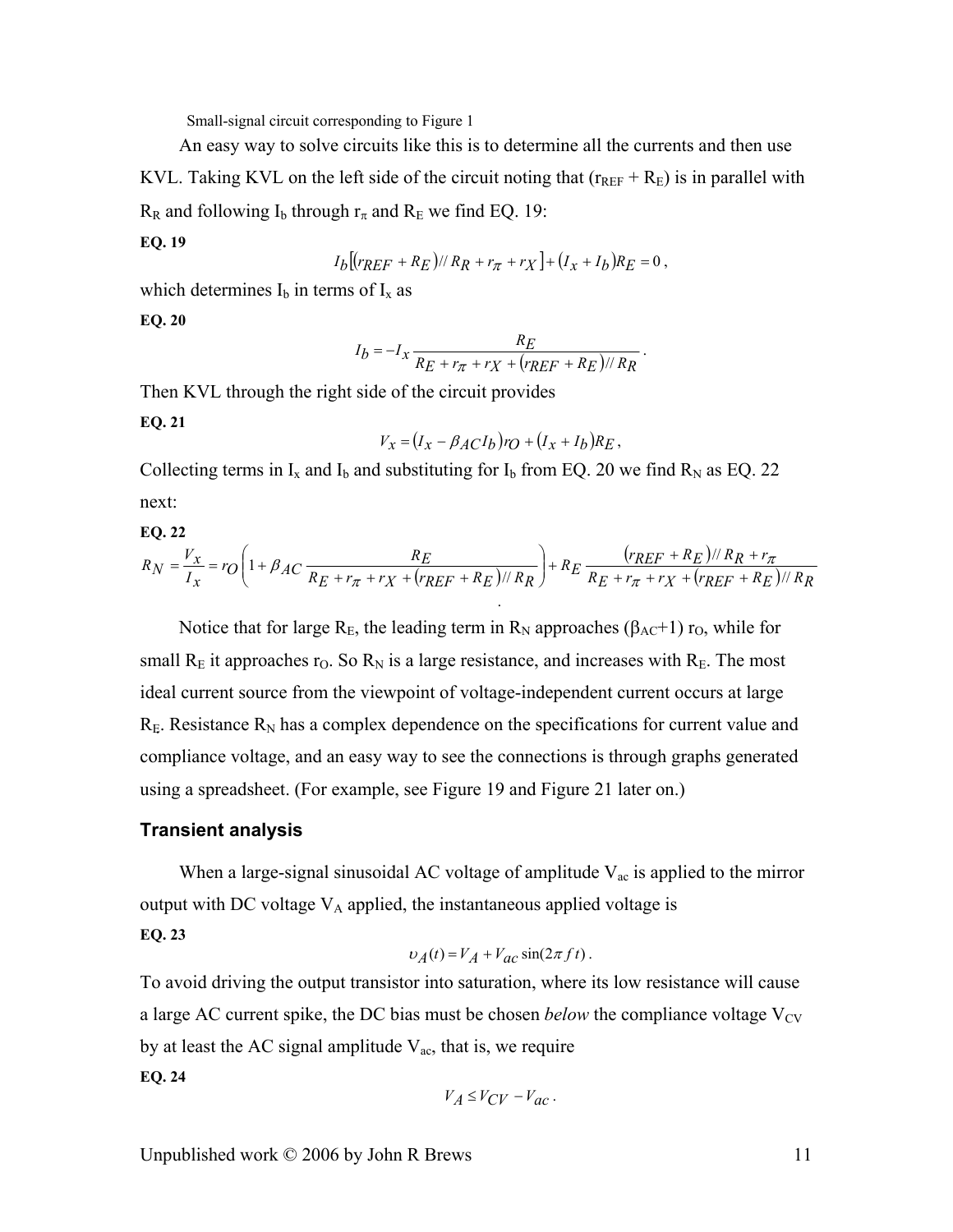# **Spreadsheet**

The hand analysis is put into the spreadsheet as shown in Figure 9. The diodeconnected reference transistor resistance is denoted by r\_REF, following the analysis in the appendix. To avoid round-off error, a series expansion is used for V\_BCi at small values (an IF STATEMENT represents  $\sqrt{(1+x)}$  by a series for arguments  $x < 2 \times 10^{-5}$ ).<sup>7</sup> The numerical values corresponding to Figure 9 are shown in Figure 10.

<span id="page-11-0"></span>In Figure 10 the values for the transistor parameters are selected to represent the QN2907A pnp bipolar transistor parameters included with PSPICE. The values for β<sub>DC0</sub> and  $\beta_{AC0}$  are determined as shown in Figure 3 for the specified current level of  $I_C = 10$  mA at  $V_{BC} = 0V$ .

The Norton resistance is found using the AC beta from E[Q. 9 and t](#page-12-0)he small-signal circuit of Figure 8.

| pnp Mirror Design     |                              |                |                                                       |
|-----------------------|------------------------------|----------------|-------------------------------------------------------|
| Input                 | рi                           | pi             | 3.1415926                                             |
|                       | Thermal voltage              | V TH           | 0.025864                                              |
|                       | Supply voltage               | v cc           | 10                                                    |
|                       | Early voltage                | V AF           | 115.7                                                 |
|                       | DC Beta (VBC=0)              |                | B DC0 224.9477                                        |
|                       | AC Beta (VBC=0)              | B AC0          | 224.9477                                              |
|                       | Scale current                | $\overline{S}$ | 0.0000000000000006506                                 |
|                       | Forward emission coeff       | N F            | 1.0089535                                             |
| <b>Specifications</b> | Mid-base voltage             | V M            | 5                                                     |
|                       | DC current (mA)              | $IC$ mA $10$   |                                                       |
|                       |                              |                |                                                       |
| <b>Calculated</b>     | DC Current (A)               | ΙC             | $=$ I C mA/1000                                       |
|                       | 4*I C*r X/(B DC0*V AF) x     |                | $=4$ *I C*r X/(B DC0*V AF)                            |
|                       | Series for $\sqrt{(1+x)}$ -1 | Series         | $=0.5*$ x-0.5*0.5*x^2/2+0.5*0.5*1.5*x^3/6             |
|                       | <b>Intrinsic VBC</b>         | V BCi          | =IF(x<0.00002,(V_AF/2)*Series,(V_AF/2)*(SQRT(1+x)-1)) |
|                       | <b>Intrinsic VEB</b>         | V EBi          | $=N$ F*V TH*LN(I C/((1+V BCi/V AF)*I S))              |
|                       | BetaDC with V BC             | B DC           | =B DC0*(1+V BCi/V AF)                                 |
|                       | <b>Extrinsic VEB</b>         | V EB           | =V EBi+I C*r X/B DC                                   |
|                       | Leg R                        | RE.            | =(V_CC-V_EB-V_M)/(I_C*(1+1/B_DC))                     |
|                       | Reference R                  | RR.            | =V M/(I $C^*(1+2/B$ DC))                              |
|                       |                              |                |                                                       |
| <b>Small Signal</b>   | Parasitic base R             | r X            | 10                                                    |
|                       | Beta with V BC               | <b>B</b> AC    | =B AC0*(1+V BCi/V AF)                                 |
|                       | transconductance             | g m            | $=1$ C/(N F <sup>*</sup> V TH)                        |
|                       | base R                       | r_PI           | $= B AC/q m$                                          |
|                       | output R                     | r O            | $= (V AF+V BG) / 1 C$                                 |
|                       | diode <sub>R</sub>           | r REF          | =N F*V TH/I C/(1+(1/B AC)/(1+r X/r PI))               |
|                       | (rREF+RE)//RR                | R EFF          | = $1/(1/R R+1/(r REF+R E))$                           |
|                       | Denominator                  | Den            | =R E+r PI+r X+R EFF                                   |
|                       | Norton <sub>R</sub>          | R N            | =r O*(1+B AC*R E/Den)+R E*(R EFF+r PI+r X)/Den        |

#### **Figure 9**

1

Input worksheet for current mirror design project

<sup>&</sup>lt;sup>7</sup> Syntax of the IF STATEMENT is described in Chapter 3, or in EXCEL help. Click on HELP and type "if function" in the SEARCH BOX.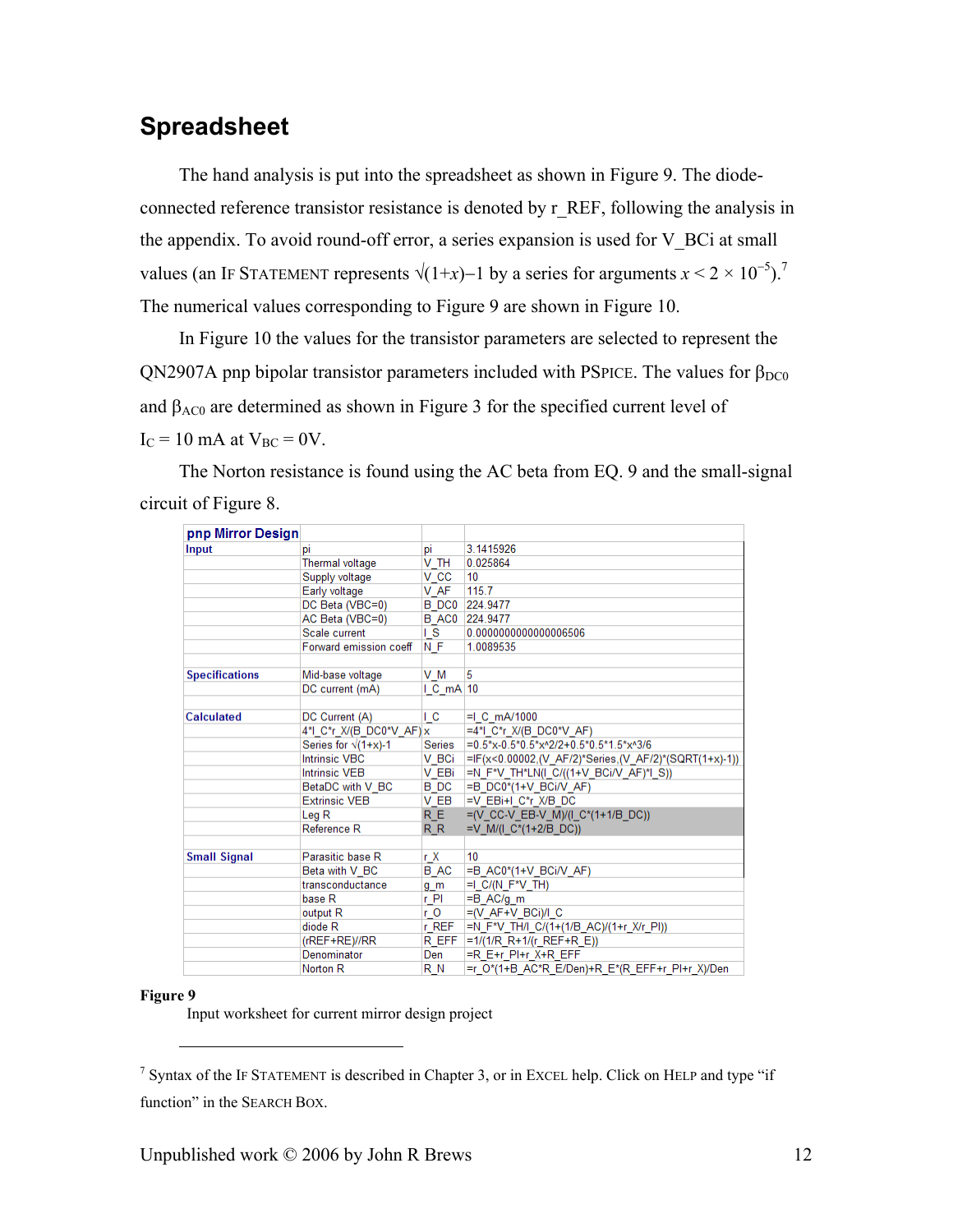<span id="page-12-0"></span>

| pnp Mirror Design     |                        |                   |               |
|-----------------------|------------------------|-------------------|---------------|
| Input                 | pi                     | pi                | 3.1415926     |
|                       | Thermal voltage        | V TH              | 0.025864      |
|                       | Supply voltage         | v cc              | 10            |
|                       | Early voltage          | V AF              | 115.7         |
|                       | DC Beta (VBC=0)        | B DC <sub>0</sub> | 224.9477      |
|                       | AC Beta (VBC=0)        | B AC0             | 224.9477      |
|                       | Scale current          | I S               | 6.506E-16     |
|                       | Forward emission coeff | N F               | 1.0089535     |
| <b>Specifications</b> | Mid-base voltage       | V M               | 5             |
|                       | DC current (mA)        | I C mA            | 10            |
| Calculated            | DC Current (A)         | ĻС                | 0.01          |
|                       | 4*I C*r X/(B DC0*V AF) | x                 | 1.5369E-05    |
|                       | Series for √(1+x)-1    | Series            | 7.68446E-06   |
|                       | <b>Intrinsic VBC</b>   | V BCi             | 4.4454607E-04 |
|                       | <b>Intrinsic VEB</b>   | V EBi             | 0.79235197    |
|                       | BetaDC with V BC       | <b>B</b> DC       | 224.9485643   |
|                       | <b>Extrinsic VEB</b>   | V EB              | 0.792796512   |
|                       | Leg <sub>R</sub>       | R E               | 418.85833     |
|                       | Reference R            | R <sub>R</sub>    | 495.59372     |
| <b>Small Signal</b>   | Parasitic base R       | r X               | 10            |
|                       | Beta with V BC         | <b>B</b> AC       | 224.9485643   |
|                       | transconductance       | g m               | 0.38320676    |
|                       | base R                 | r Pl              | 587.01618     |
|                       | output R               | r O               | 11570.04445   |
|                       | diode R                | $r$ REF           | 2.5982006     |
|                       | (rREF+RE)//RR          | R EFF             | 227.76419     |
|                       | Denominator            | Den               | 1243.6387     |
|                       | Norton <sub>R</sub>    | R N               | 8.8842708E+05 |

#### **Figure 10**

Numerical values for the design in Figure 1

# **Verification of spreadsheet**

## **Q-point verification**

When the spreadsheet values for  $R_E$  and  $R_R$  are pasted into PSPICE, the Q-point results are seen in Figure 1. They agree with the specifications of  $I_c = 10$  mA and  $V_M$  = 5 V. In addition, we can look at the small-signal results. The PROBE output file is shown in Figure 11 below. Parameters  $r<sub>O</sub>$ ,  $r<sub>π</sub>$  and  $g<sub>m</sub>$  agree with the spreadsheet.

| <b>NAME</b>   | Q Q Out       | Q Q Ref       |           |
|---------------|---------------|---------------|-----------|
| <b>MODEL</b>  | Q pVAF        | Q pVAF        |           |
|               |               |               |           |
| IB            | $-4.45E-05$   | $-4.45E-05$   |           |
| IС            | $-1.00E - 02$ | $-1.00E - 02$ |           |
| <b>VBE</b>    | $-0.793$      | $-0.793$      |           |
| <b>VBC</b>    | $-3.05E - 06$ | 0             |           |
| <b>VCF</b>    | $-0.793$      | $-0.793$      |           |
| <b>BETADC</b> | 225           | 225           |           |
| <b>GM</b>     | 0.383         | 0.383         |           |
| <b>RPI</b>    | 587           | 587           |           |
| <b>RX</b>     | 10            | 10            |           |
| <b>RO</b>     | $1.16E + 04$  | $1.16E + 04$  |           |
| <b>CBE</b>    | $0.00E + 00$  | $0.00E + 00$  |           |
| CBC           | $0.00E + 00$  | $0.00E + 00$  |           |
| CJS           | $0.00E + 00$  | $0.00E + 00$  |           |
| <b>BETAAC</b> | 225           | 225           |           |
| CBX/CBX2      | $0.00E + 00$  | $0.00E + 00$  |           |
| FT/FT2        | $6.10E + 18$  | $6.10E + 18$  | Figure 11 |

PROBE output file for case of Figure 1;  $V_{BC}$  of  $Q_{Out}$  is not quite zero, indicating some inaccuracy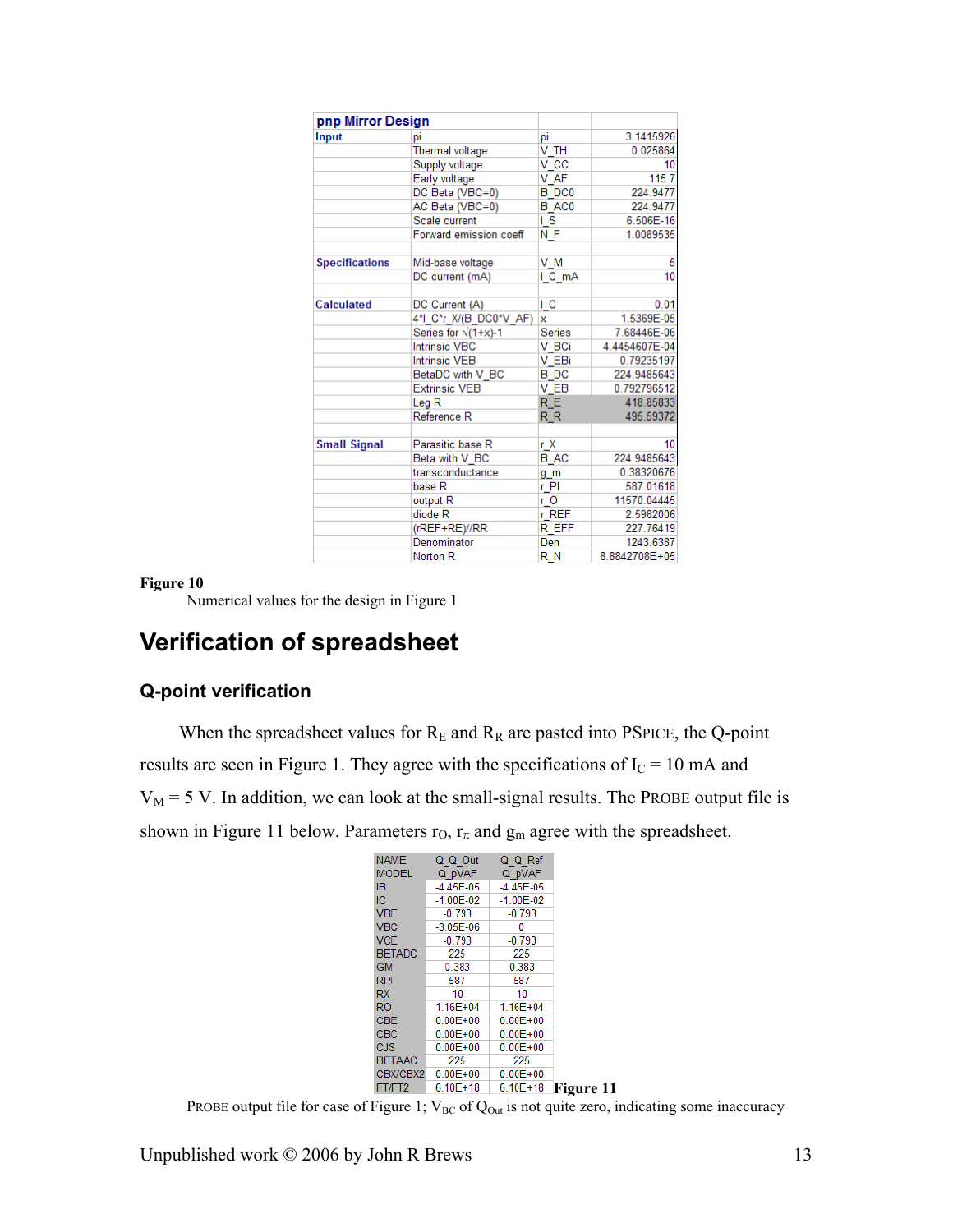### **Small-signal verification**

The Norton resistance is checked using a small-signal AC SWEEP analysis, as shown in Figure 12. The discrepancy with the spreadsheet is about 2/100 %.



#### <span id="page-13-0"></span>**Figure 12**

Determination of Norton resistance using small-signal AC SWEEP with a 1 V AC input signal To check that the discrepancy between PSPICE and the spreadsheet is not some

algebraic problem in our small-signal analysis, we can check the analysis of Figure 8 using PSPICE. We set up the PSPICE circuit shown in Figure 13 below:



#### **Figure 13**

Small-signal circuit corresponding to Figure 8 to check analysis for Norton resistance  $R_N$ 

The circuit of Figure 13 contains no capacitances so a DC analysis is sufficient. The circuit is linear, so the ratio of the voltage across the test source to the current in the test source does not depend on the value of the current, which we take as 1 A to make calculation easy. Then the resistance looking into the circuit is equal numeri[cally to th](#page-10-0)e voltage at the input.

Running the BIAS POINT analysis the results sh[own in Figu](#page-14-0)re 13 indicate the Norton resistance is R<sub>N</sub> = 888.43 kΩ, compared to 888.43 kΩ from the spreadsheet. Therefore, the analysis of the circuit is accurate and the discrepancy in Figure 12 comes from another source. It does not appear large enough to have practical importance.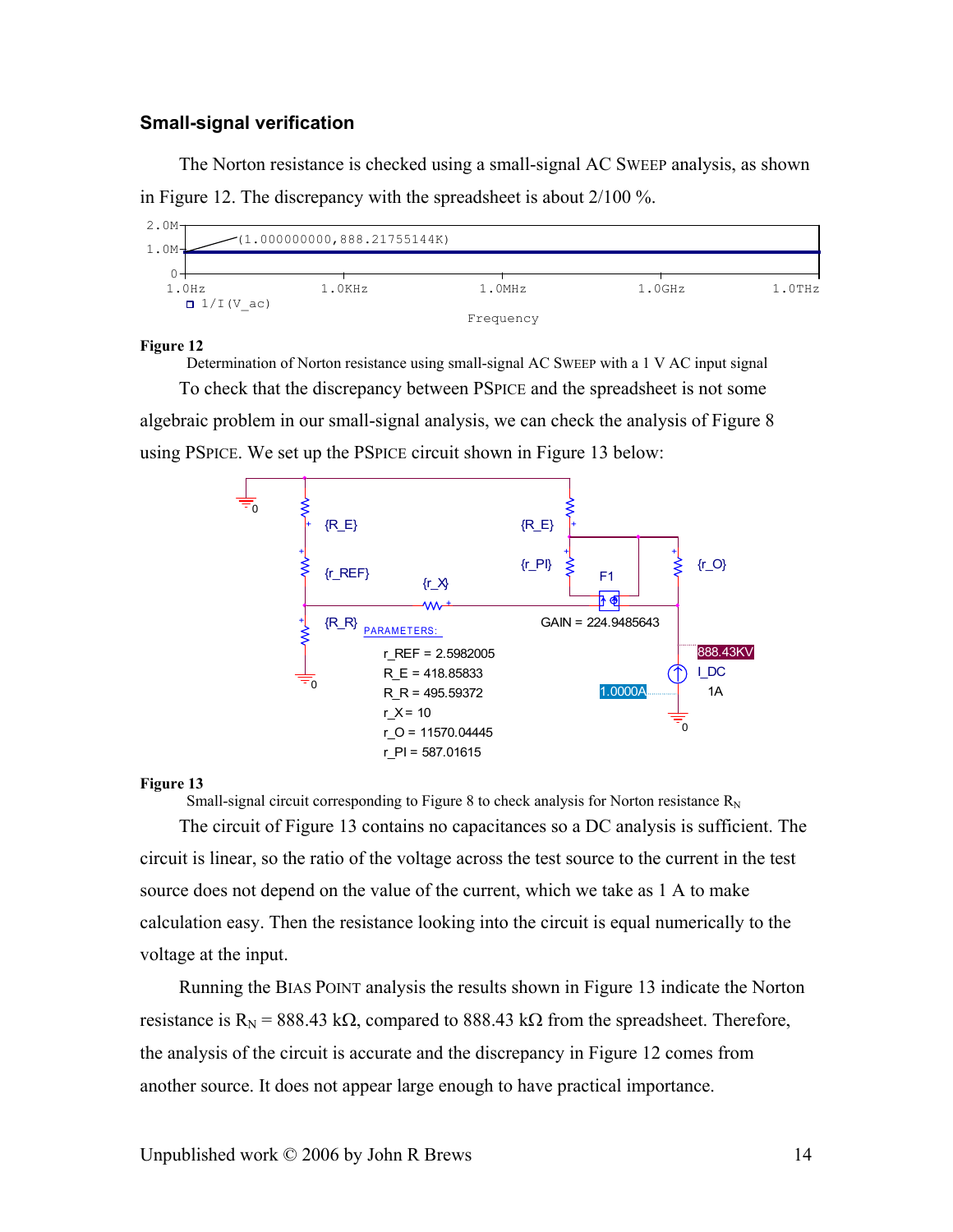# <span id="page-14-0"></span>**Transient behavior**

The spreadsheet has not been extended to treat behavior where the output transistor is saturated. However, we can make transient analyses to compare with the behavior seen in Figure 2, providing a check on the concepts behind the mirror design. We set up the DC bias using the parameter V\_SAT, as shown in Figure 14. When V\_SAT = 0V, the DC bias is set below  $V_B$  by the AC amplitude, so EQ. 24 is satisfied and the output transistor always is active. As V\_SAT is increased, the output transistor goes further and further into saturation, and the mirror resistance falls rapidly.

| DOT-MODEL:        | <b>INPUT SIGNAL</b>         | <b>PARAMETERS:</b> |
|-------------------|-----------------------------|--------------------|
| $B F = 224.9477$  | $AMPLITUDE = 1V$            | $V$ CC = 10V       |
| $I S = .6506fA$   | $FREQUENCY = 1kHz$          | $R E = 418.85833$  |
| V AF = 115.7V     | $V A = {5-AMPLITUDE+V SAT}$ | $R$ R = 495.59372  |
| N F = $1.0089535$ |                             | V SAT = $0.346V$   |
| r $X = 10$        |                             |                    |

**Figure 14** 

Introduction of  $V$  SAT to describe how far into saturation the output transistor is driven at the top of the AC signal



**Figure 15** 

Output current for various values of V\_SAT

Figure 15 shows that only slight peaking of output current occurs at V\_SAT = 0.346V, the point in Figure 2 where the mirror resistance begins to drop, but becomes e[vident as V](#page-1-0)\_SAT is increased to 0.55 V, the point in Figure 2 where the mirror resistance has dropped substantially. For larger V[\\_SAT, the p](#page-15-0)eak increases very rapidly. Detection of this peak in AC current is one w[ay to de](#page-11-0)termine the compliance voltage of the mirror.

## **Comparison with a more realistic transistor model**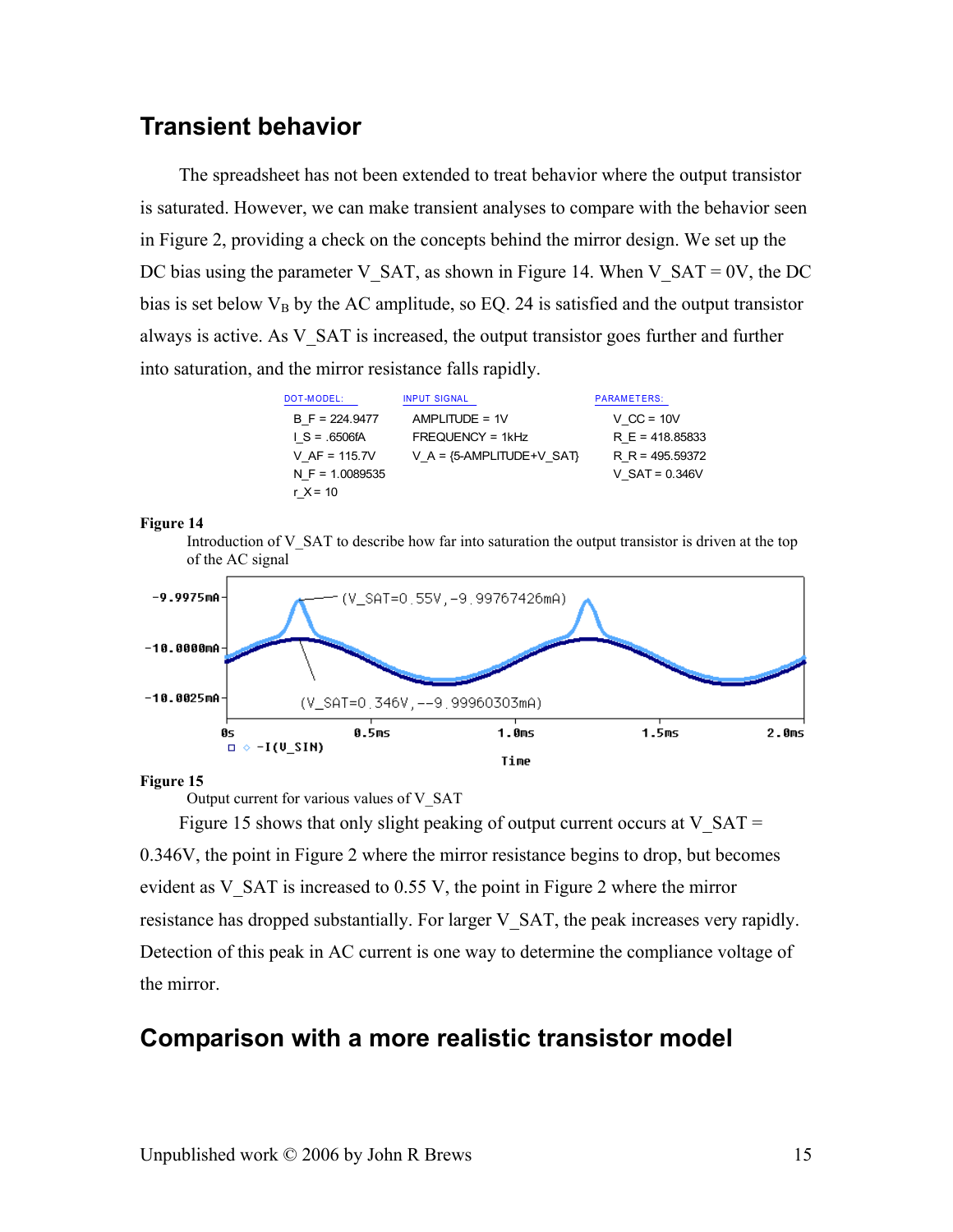<span id="page-15-0"></span>We replace the simple model of Figure 1 with one of the transistor models provided with PSPICE, namely the Q2N2907A, as shown in Figure 16. $8$  The Q-point agrees fairly closely with the spreadsheet because the dot-model parameters in Figure 1 were chosen to agree with this transistor. However, the value of  $V_{EB} = V_{EM}$  is not the same as with the simpler model Q pVAF,  $V_{EM}$  = 786 mV compared to 793 mV in Figure 1. The model  $Q2N2907A$  is much more complex than the model Q  $pVAF$ , and parameter  $\eta$  only approximates its behavior. An investigation of just what leads to the discrepancy could be a big job. It won't be done here.

<span id="page-15-1"></span>

#### **Figure 16**

1

The pnp mirror with the dot-model st[atement for](#page-0-0) the Q2N2907A provided with PSPICE The PROBE output file is shown in Figure 17 belo[w. Compar](#page-16-0)[is](#page-15-2)on with Figure 11 shows the small-signal parameters of the simple model agree, as we inte[nded whe](#page-0-0)n setting η.

<span id="page-15-2"></span> $8$  The Q2N2907A is pasted on the schematic by selecting the schematic, opening menu PLACE/PART and typing Q2N2907A into the PART window. The EVAL library must be enabled.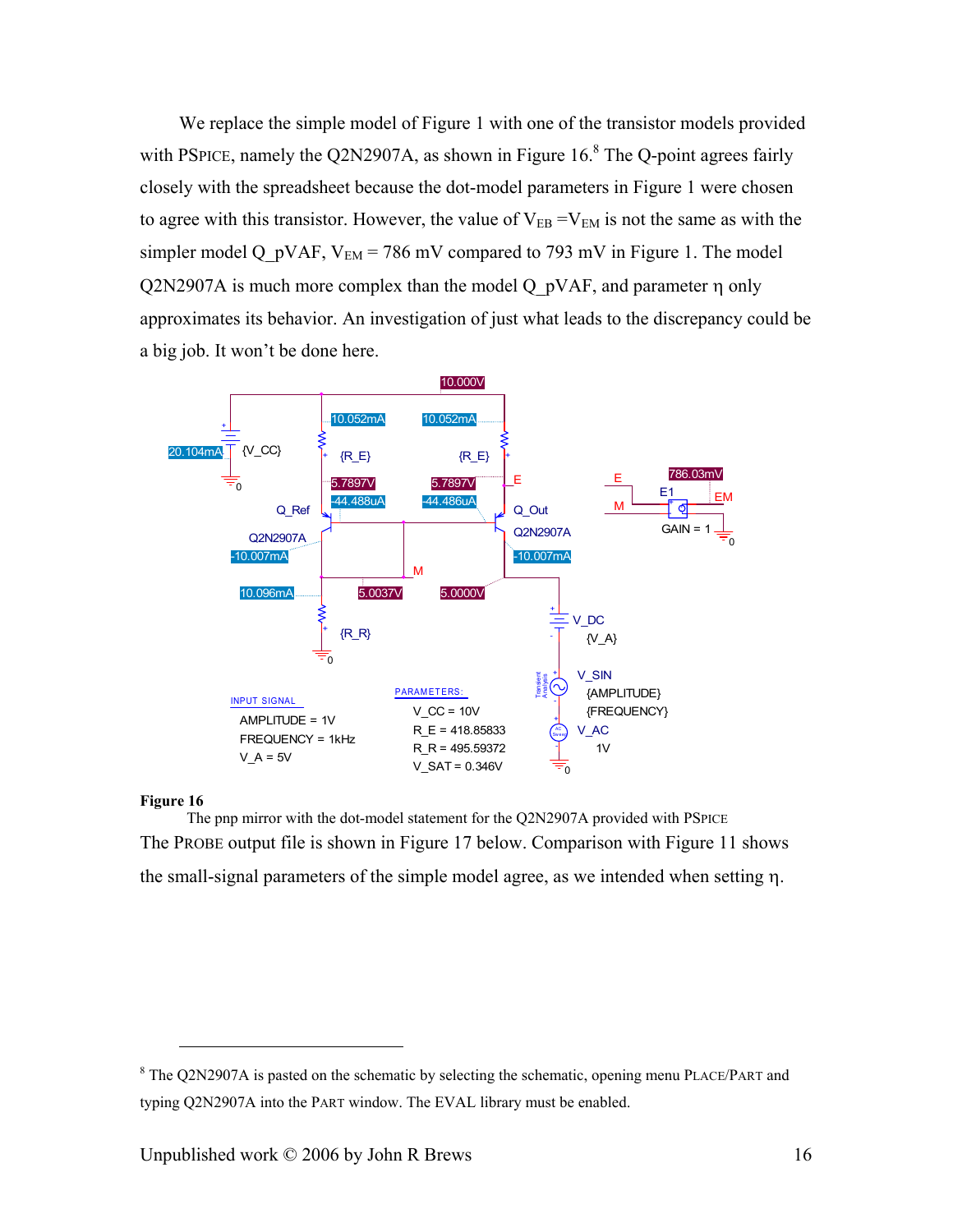| <b>NAME</b>   | Q Q Out       | Q Q Ref       |
|---------------|---------------|---------------|
| <b>MODEL</b>  | Q2N2907A      | Q2N2907A      |
| <b>IB</b>     | $-4.45E-05$   | $-4.45E-05$   |
| IС            | $-1.00E - 02$ | $-1.00E - 02$ |
| <b>VBF</b>    | $-0.786$      | $-0.786$      |
| <b>VBC</b>    | 0.00367       | 0             |
| <b>VCF</b>    | $-0.79$       | $-0.786$      |
| <b>BETADC</b> | 225           | 225           |
| <b>GM</b>     | 0.383         | 0.383         |
| <b>RPI</b>    | 587           | 587           |
| <b>RX</b>     | 10            | 10            |
| RO            | $1.16E + 04$  | $1.16E + 04$  |
| <b>CBE</b>    | 2.66E-10      | 2.66E-10      |
| CBC           | 1.48E-11      | 1.48E-11      |
| <b>CJS</b>    | $0.00E + 00$  | $0.00E + 00$  |
| <b>BETAAC</b> | 225           | 225           |
| CBX/CBX2      | $0.00E + 00$  | $0.00E + 00$  |
| FT/FT2        | 2.17E+08      | $2.17E + 08$  |

<span id="page-16-0"></span>**Figure 17** 

PROBE output file for the mirror using Q2N2907A transistors

The small-signal Norton resistance is found in Figure 18. Unlike Figure 12,

Figure 18 shows frequency roll-off due to the parasitic capacitances of the Q2N2907A.

The ideal transistor model Q pVAF in Figure 1 doesn't include any capacitances.



<span id="page-16-1"></span>**Figure 18** 

AC Norton resistance vs. frequency for Figure 16

The value  $R_N$  = 887.8 k $\Omega$  in Figure 18 is close to the spreadsheet prediction of  $R_N$  = 888.4 kΩ.

## **Using the spreadsheet as a design tool**

The example of Figure 1 satisfies a specification of 10 mA output current for voltages below  $V_A = 5$  V. However, other specifications involving the output resistance of the mirror could arise. To see what compromises are necessary, trade-off charts are easily set up as shown in Figure 19 below.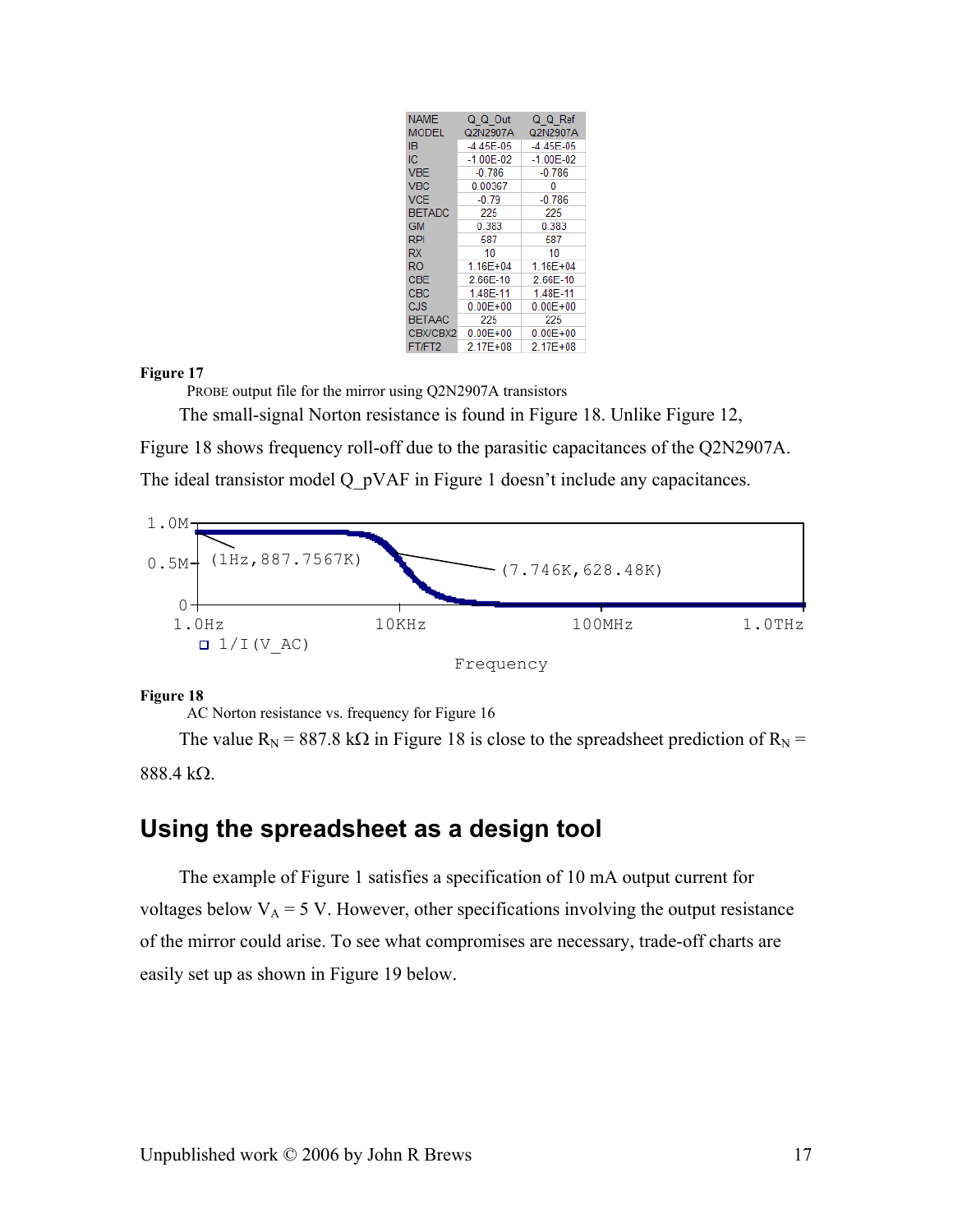<span id="page-17-1"></span>

#### **Figure 19**

Trade-off charts based on the spreadsheet of Figure 9

As usual, we first try to understand the trends shown in the charts to gain some understanding of the [circuit be](#page-0-0)havior. Let's begin by thinking about the downward trends in  $R_N$  as either the mid-base voltage  $V_M$  increases or the output current increases.

## Trend of  $R_N$  with mid[-base volt](#page-17-0)age  $V_M$  when  $I_C$  = constant

<span id="page-17-0"></span>For  $V_M$  to increase, the voltage drop across  $R_E$  must be reduced because  $V_M$  is mainly determined by  $V_{CC}$  and the drop across  $R_E$ . At a fixed output current the only way to reduce this drop is by reduction of  $R_E$ . EQ. 22 shows that reduction of  $R_E$  reduces  $R_N$ because the contribution to  $R_N$  from the term

$$
r_O \beta_{AC} \frac{R_E}{R_E + r_{\pi} + r_X + (r_{REF} + R_E)//R_R}
$$

drops as R<sub>E</sub> goes down. For R<sub>E</sub> = 0  $\Omega$ , R<sub>N</sub> = r<sub>O</sub>, which is as low as it gets.

### Trend of  $R_N$  with output current  $I_C$  when  $V_M$  = constant

For  $I_c$  to increase, the current on the left side of the mirror must increase. One way this can happen is to reduce  $R_R$ , because the current basically is determined by  $V_M/R_R$ . However, such an increase in current will n[aturally](#page-12-0) tend to increase the drop across  $R<sub>E</sub>$ , which cannot happen if  $V_M$  is maintained. Therefore,  $R_E$  must drop as  $I_C$  increases, and as already observed, this causes  $R_N$  to drop.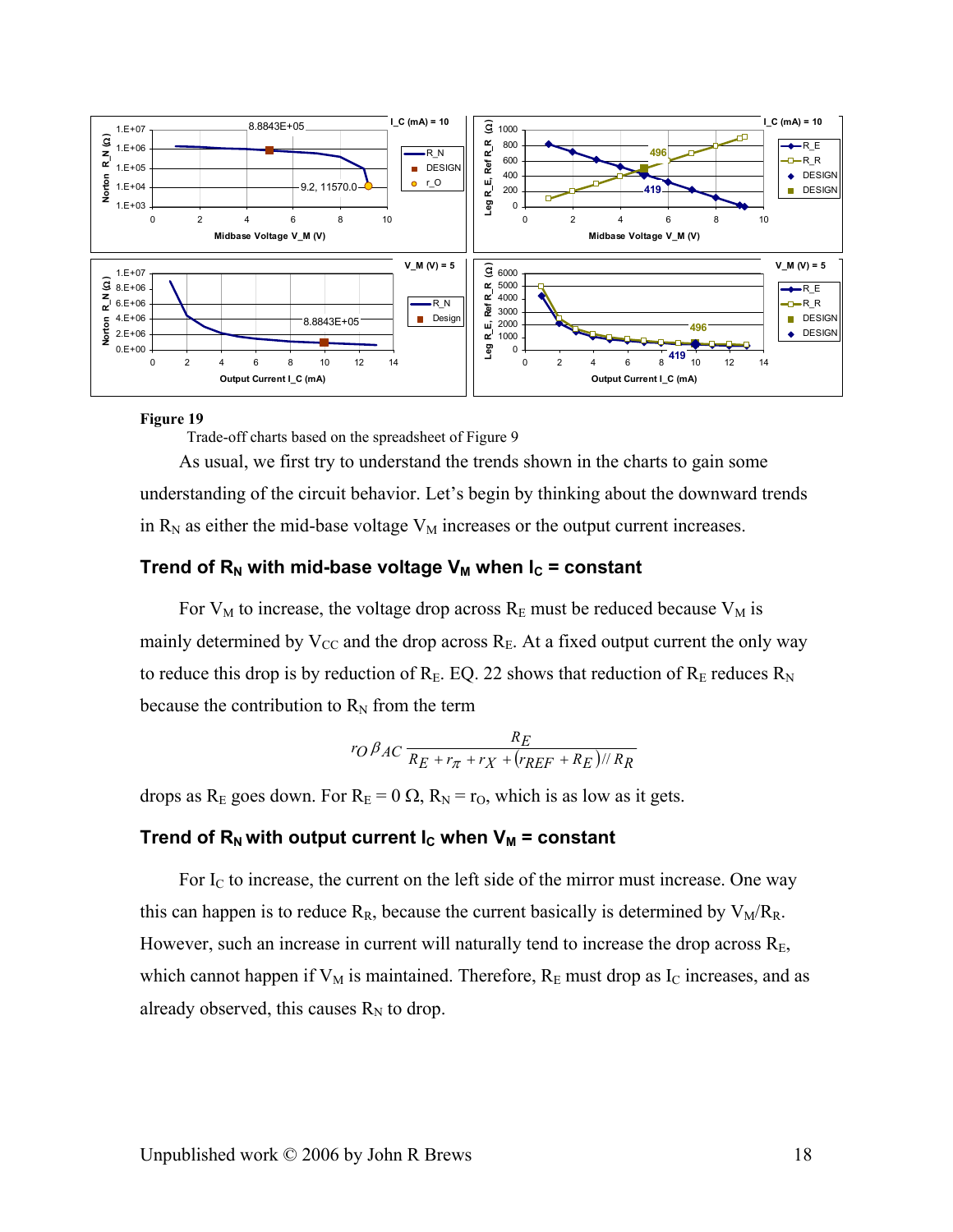### Trend of  $R_R$  and  $R_E$  with  $V_M$  when  $I_C$  = constant

It already is argued that  $R_E$  drops as  $V_M$  increases. Also, as  $V_M$  increases the current tends to increase because it is controlled by  $V_M/R_R$ . However, an increase in current is not allowed if I<sub>C</sub> is held fixed, so  $R_R$  must in[crease to](#page-10-3) maintain the current. Thus,  $R_R$  and  $R_E$ have opposite trends, as shown in the upper right panel of Figure 19.

### Trend of  $R_R$  and  $R_E$  with  $I_C$  when  $V_M$  = constant

From the above arguments  $R_R$  and  $R_E$  both must drop as I<sub>C</sub> increases to maintain

 $V_M$ .

This discussion clarifies how  $R_R$  and  $R_E$  affect the mirror properties.

# **Example design**

As a different design problem, let's consider a case where we want to specify  $V_M$ and  $R_N$  but don't care much about the current  $I_C$ , except it should be as large as possible. To be specific, let's request that  $V_M = 2$  V and  $R_N \ge 1$  M $\Omega$  for  $V_A \le V_M = 2$  V. We require the amplifier be built with Q2N2907 transistors.

*Answer:* The design is found using GOAL SEEK. We set  $V_M = 2$  V in the input worksheet, and ask GOAL SEEK to set the output resistance at  $R_N = 1 M\Omega$  by varying I\_C\_mA. See Figure 20.

| <b>Goal Seek</b>  |        |
|-------------------|--------|
| Set cell:         | R_N    |
| To value:         | 1E6    |
| By changing cell: | I_C_mA |
| ОК                | Cancel |

**Figure 20** 

Using GOAL SEEK to find correct I<sub>C</sub> for  $R_N = 1$  M $\Omega$ The resulting design curves are shown in Figure 21.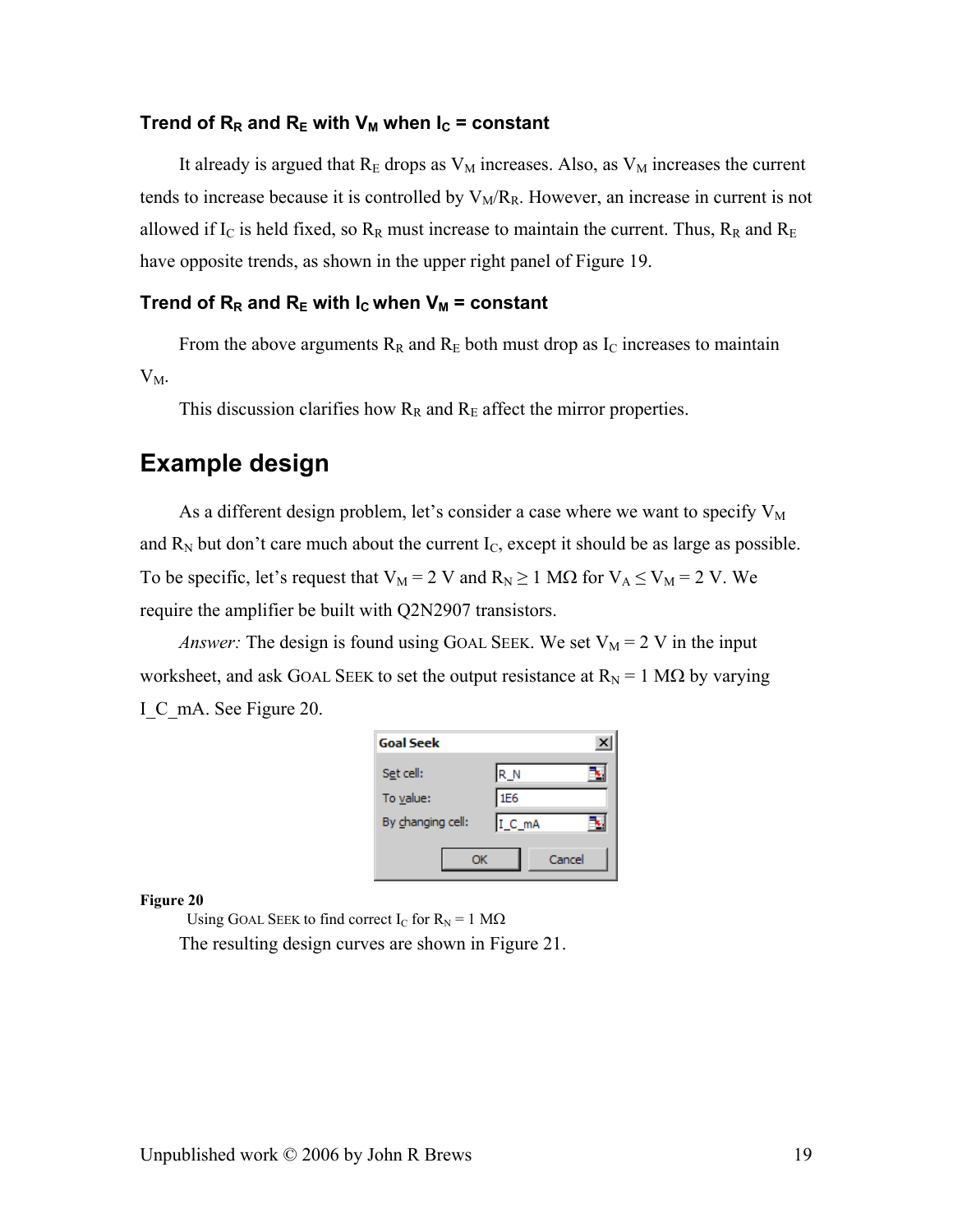

#### **Figure 21**

<span id="page-19-0"></span>Design curves with design point for the requested specs of  $V_M = 2 V$  and  $R_M = 1 M\Omega$ The spreadsheet suggests  $R_E = 560 \Omega$  and  $R_R = 155 \Omega$ , and that the output current will be  $I_c = 12.8$  mA. This current is larger than the  $I_c = 10$  mA used to calibrate our Q\_pVAF model parameters, so our values for β's and η may be off a bit, requiring some recalibration. We check out the design using PSPICE.

| <b>NAME</b>   | Q Q Out       | Q Q Ref       |
|---------------|---------------|---------------|
| <b>MODEL</b>  | Q2N2907A      | Q2N2907A      |
| IΒ            | $-5.69E - 05$ | $-5.69E - 05$ |
| IС            | $-1.28E - 02$ | $-1.28E - 02$ |
| <b>VBE</b>    | $-0.793$      | $-0.793$      |
| <b>VBC</b>    | 0.00147       | ٥             |
| <b>VCE</b>    | $-0.794$      | $-0.793$      |
| <b>BETADC</b> | 225           | 225           |
| GM            | 0.489         | 0.489         |
| <b>RPI</b>    | 458           | 458           |
| <b>RX</b>     | 10            | 10            |
| RO            | $9.04E + 03$  | $9.04E + 03$  |
| CBE           | 3.30E-10      | 3.30E-10      |
| CBC           | 1.48E-11      | 1.49E-11      |
| CJS           | $0.00E + 00$  | $0.00E + 00$  |
| <b>BETAAC</b> | 224           | 224           |
| CBX/CBX2      | $0.00E + 00$  | $0.00E + 00$  |
| FT/FT2        | 2.26E+08      | 2.26E+08      |

#### **Figure 22**

PROBE output file for design

Figure 22 shows the PROBE output file. At this current level  $\beta_{DC}$  and  $\beta_{AC}$  still are close to the values used before. The value of  $r_{\pi}$  = 458  $\Omega$  compares with a spreadsheet value of  $r_{\pi}$  = 459  $\Omega$ , so the design shouldn't be too far off.

Figure 23 shows the Q-point at the design condition  $V_A = 2$  V =  $V_M$ . Indeed  $V_M$  is very close to the designed-for  $V_M = 2 V$ .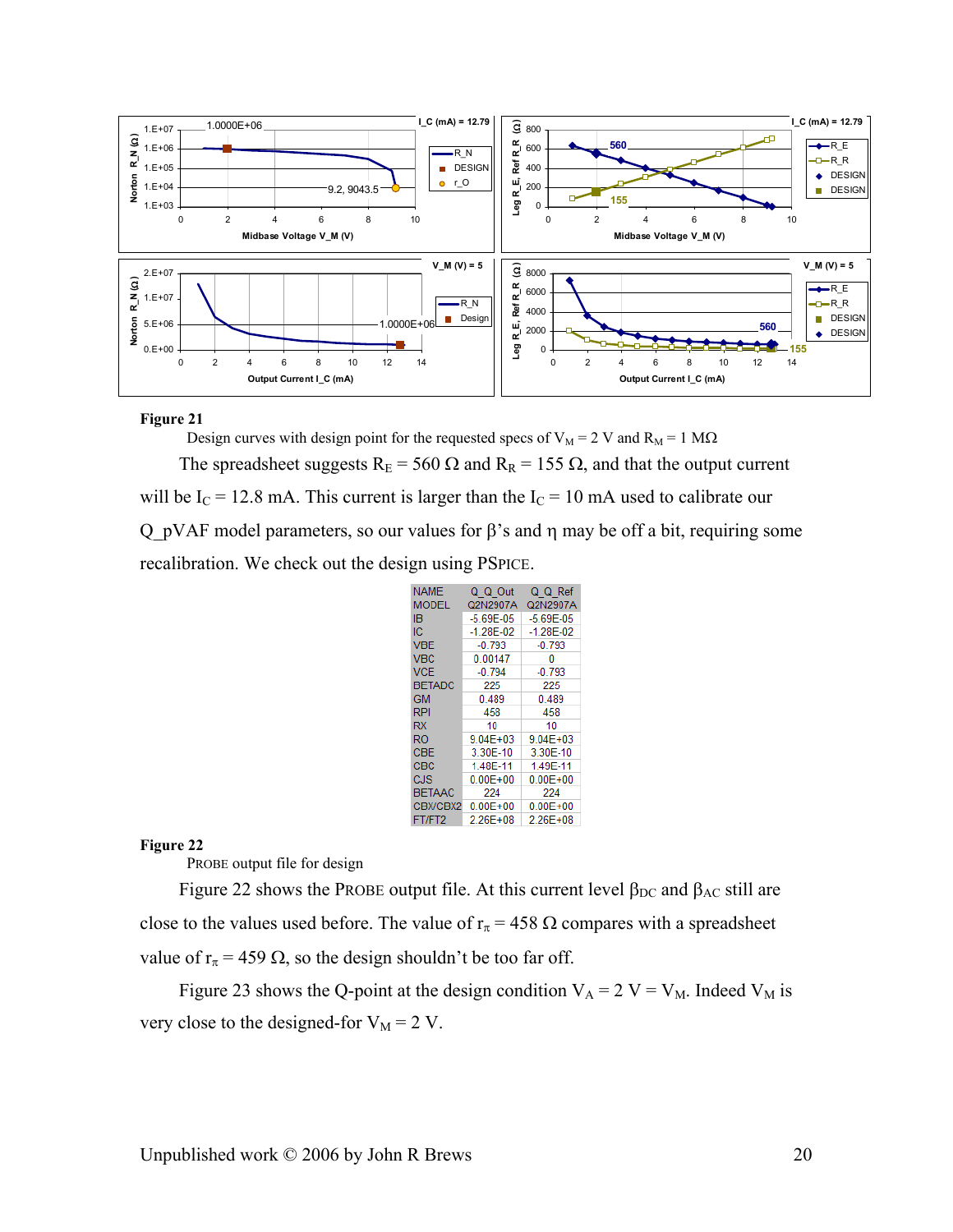

**re 23** 

Q-point check on design when  $V_A = V_M$  = specified  $V_M$  = 2 V

Finally, the real comparison of mirror characteristics is shown in Figure 24.



#### **Figure 24**

Mirror properties for example design

Figure 24 shows the mirror  $R_N > 1$  M $\Omega$  for  $V_A \le 1.5$  V, while the spec calls for more room with  $R_N > 1$  M $\Omega$  for  $V_A \le 2$  V. We have a couple of choic[es to impro](#page-21-0)ve the design. The first is simply to use the trade-off curves to pick better values for  $R_E$  and  $R_R$ . The second is to recalibrate the model to see if that makes the spreadsheet design

Unpublished work  $\odot$  2006 by John R Brews 21

**Figu**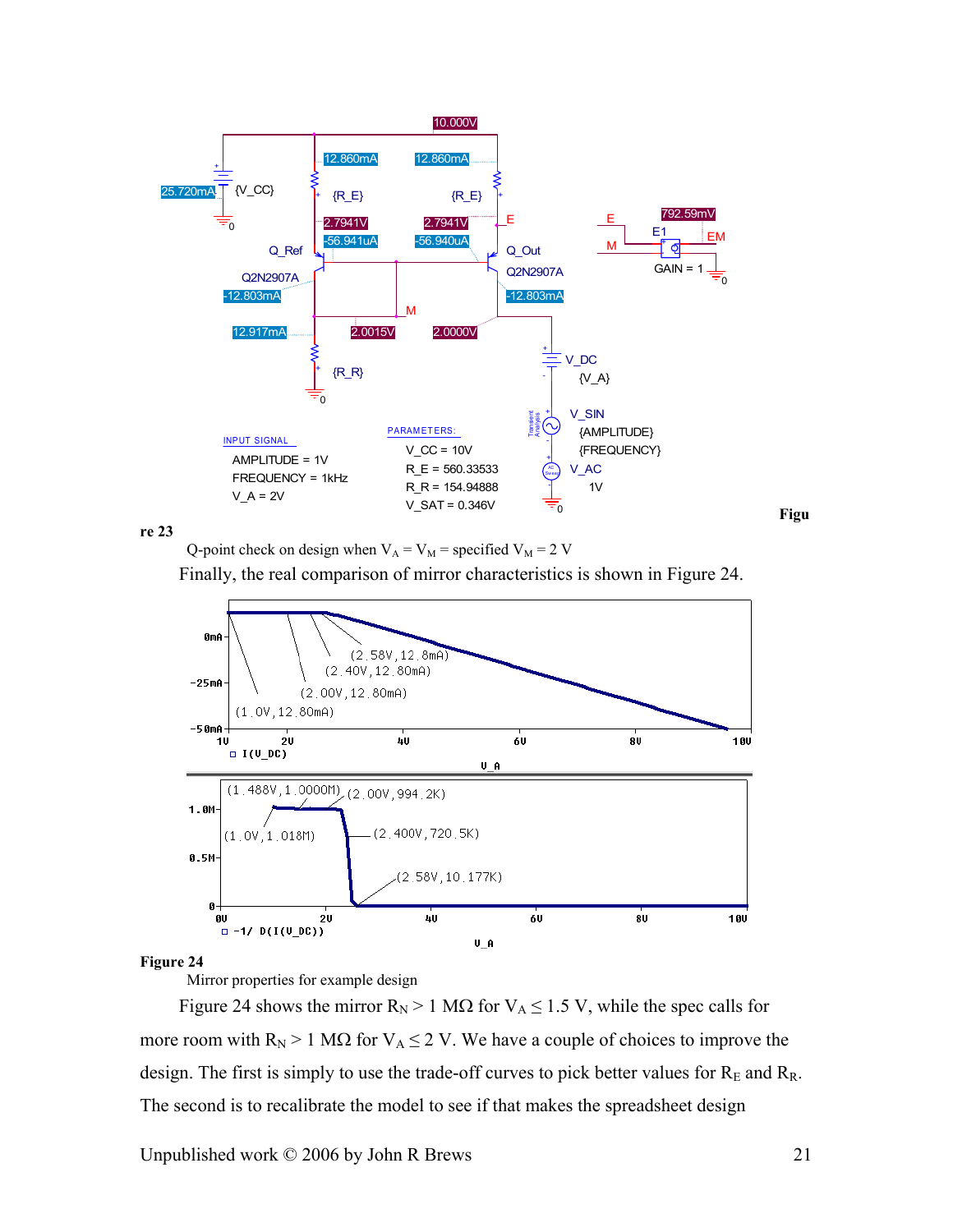<span id="page-21-0"></span>adequate. Because the calibration doesn't seem too far off, the first choice looks more promising. What has to be done to bring the design within specs?

The problem with the design is that  $V_M$  is too small. So we could try the spreadsheet again with a larger  $V_M$ . That tends to lower the  $R_N$ , so  $I_C$  has to be adjusted. Iteration is needed, so we set  $V_M = 2.5$  V and use GOAL SEEK to find the design with  $R_N = 1$  M $\Omega$ . For this design the resistance plot is shown in Figure 25. The spreadsheet values are  $R_E$  = 550  $\Omega$  and R<sub>R</sub> = 204.5  $\Omega$  with I<sub>C</sub> = 12.12 mA. This design meets the spec with R<sub>N</sub>  $\geq$  1 M $\Omega$  for  $V_A < 2.3$  V, but we are forced to a lower current.



Mirror resistance for iterated design

**Figure 25** 

## **Comments**

The current mirror, a circuit element ubiquitous in analog design, differs from an ideal current source strictly because of the limitations of the bipolar transistors used to build it. For that reason, a somewhat complex model for the transistor is needed to capture the mirror behavior. Nonetheless, a simple spreadsheet is useful to design a current mirror to meet specifications on current level, compliance voltage range and output Norton resistance.

<span id="page-21-1"></span>The spreadsheet enables easy exploratio[n of design](#page-21-1) trade-offs. For example, the designs presented indicate a trend to lower currents as compliance range is increased at a fixed Norton resistance. Qualitative design decisions are based upon recognition of these trade-offs, which can be discovered as well as made quantitative using a spreadsheet to explore hand analysis. The spreadsheet is also an interface between hand analysis and PSPICE to aid verification of the assumptions of hand analysis, and to alert us to wrinkles that must be added to our thinking if we want reasonable designs.

# **Appendix: the diode-connected transistor**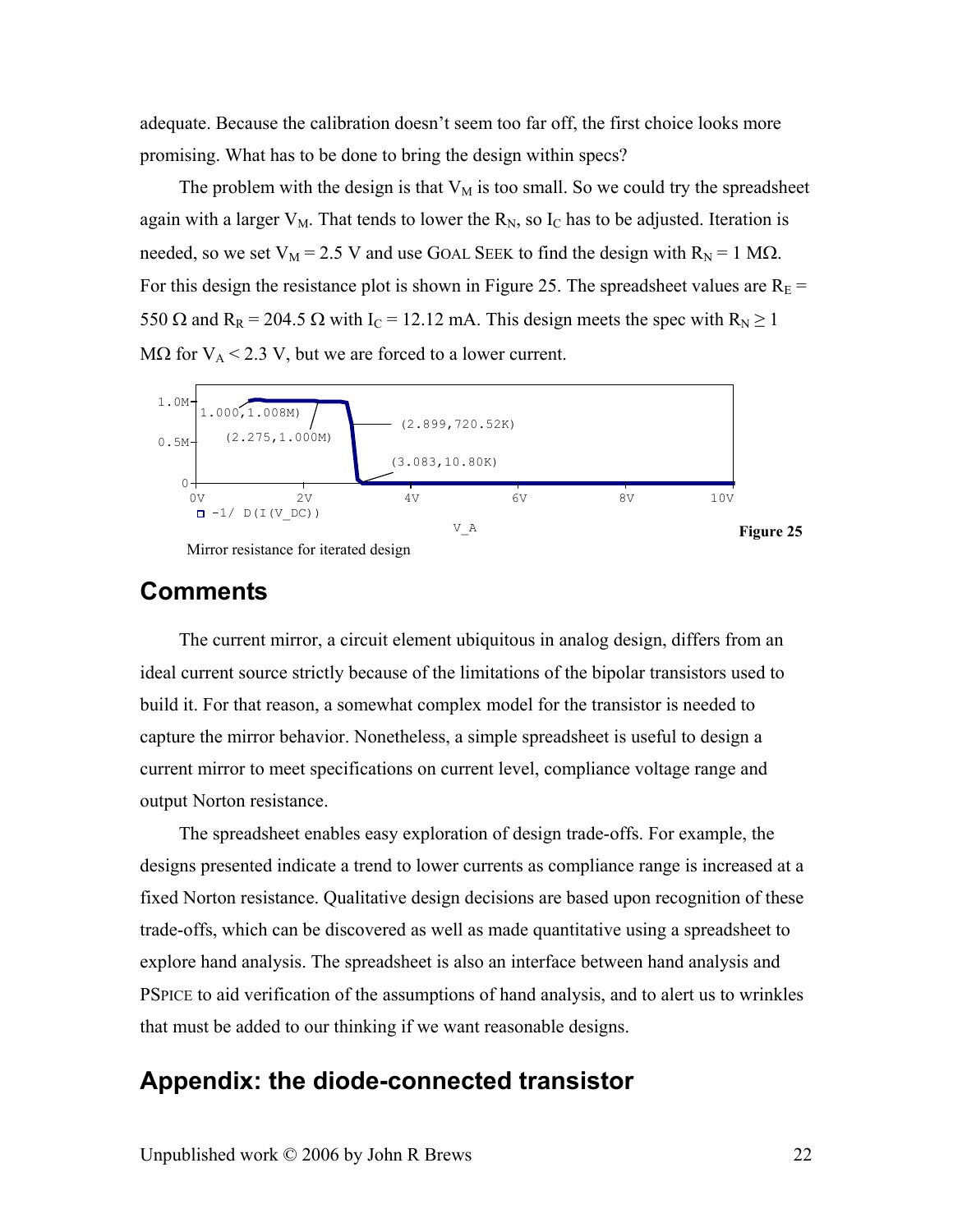The small-signal equivalent circuit for  $Q_{Ref}$ , which has the collector shorted to the base (diode connection), is shown here to be a simple resistor,  $r_{REF}$ . This simple resistor replaces  $Q_{Ref}$  in the small-signal circuit of Figure 8. The small-signal circuit for  $Q_{Ref}$  is shown in Figure 26.



#### **Figure 26**

Small-signal circuit for reference transistor  $Q_{Ref}$ 

Because the base and collector are short-circuited, base and collector are the same node. The voltage between collector and base is  $V_{\pi}$ , so the currents in the various branches are as shown in Figure 26. Consequently the total current flowing between collector and emitter is EQ. 25 below:

#### **EQ. 25**

$$
I_C = \frac{V_{\pi}}{r_O} + \frac{V_{\pi}}{1/g_m} + \frac{V_{\pi}}{r_X + r_{\pi}} = \frac{V_{\pi}}{r_O / \sqrt{(1/g_m) / (r_X + r_{\pi})}}.
$$

That is, the transistor behaves like a resist[or of valu](#page-10-0)e  $r_{REF}$  given by EQ. 26: **EQ. 26** 

$$
r_{REF} = r_O //(1/g_m) //(r_X + r_\pi).
$$

Rewrite this resist[ance in terms of the current as shown in EQ. 27:](#page-22-0)  **EQ. 27** 

$$
\frac{1}{r_O} \frac{1}{\sqrt{(1/g_m)}/(r_X + r_\pi)} = \frac{1}{r_O} + g_m + \frac{1}{r_X + \frac{\beta_{AC}}{g_m}} = \frac{I_C}{V_{AF}} + \frac{I_C}{\eta_F V_{TH}} \left(1 + \frac{1}{\beta_{AC}} \frac{1}{1 + r_X / r_\pi}\right).
$$

Because  $V_{AF}$  >>  $V_{TH}$  (for example, for the Q2N2907A in Figure 1 at 27 $^{\circ}$ C,  $V_{AF}$  = 115.7 V and  $V_{TH} \approx 26$  mV), the last term dominates the sum, and to a very good approximation we can take the small-signal equivalent circuit of  $Q_{Ref}$  to be a single resistor of value  $r_{REF}$  given by EQ. 28:

<span id="page-22-0"></span>**EQ. 28** 

$$
r_{REF}\approx\frac{1}{g_m}.
$$

Unpublished work  $\odot$  2006 by John R Brews 23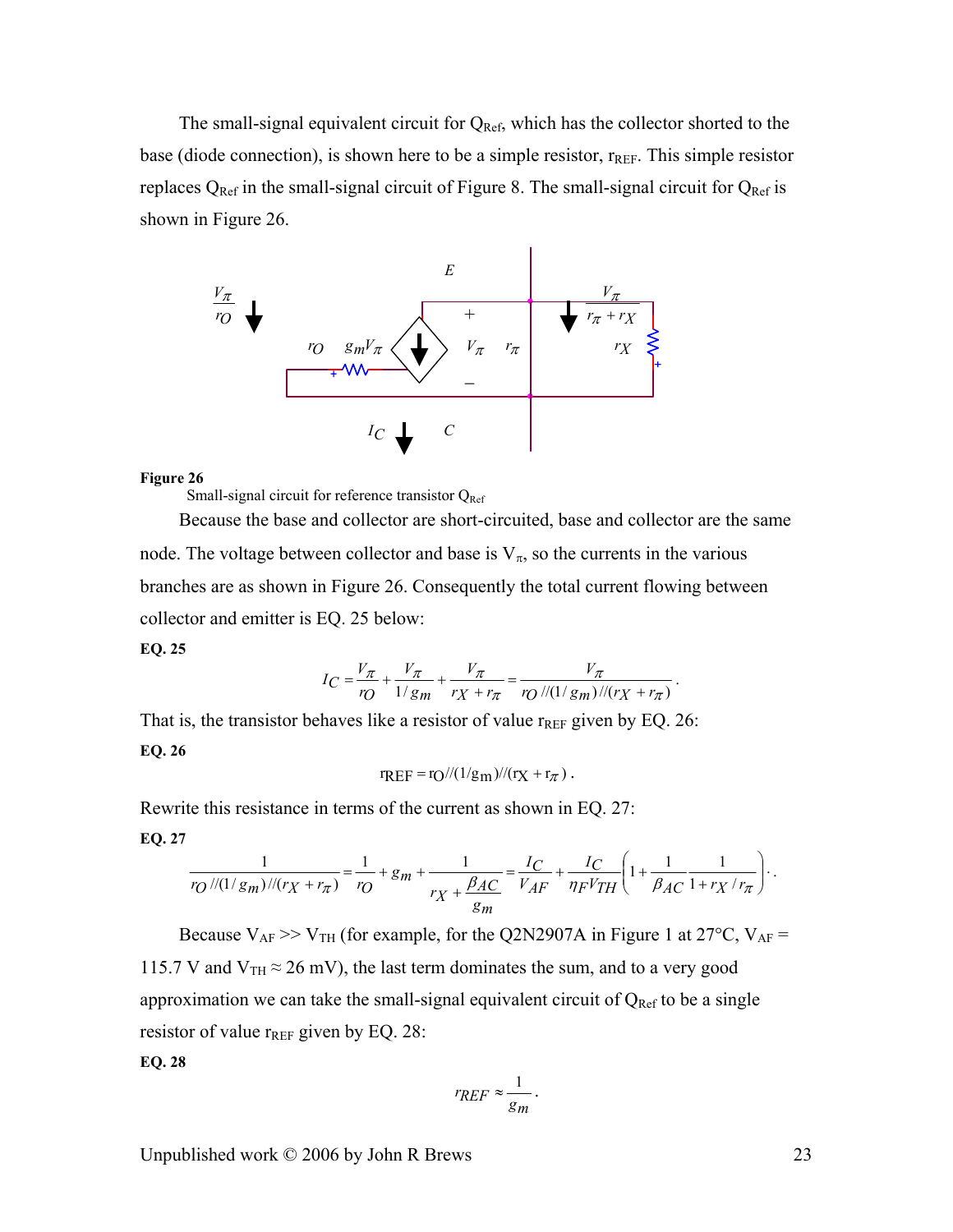# **Exercises**

<span id="page-23-0"></span>1. Go through the cha[pter usin](#page-23-0)g an n-channel mirror with a simple model Q\_nVAF using dot-model statement:

.model Q\_nVAF NPN (Bf={B\_F} Is={I\_S} Vaf={V\_AF} Nf={N\_F} Rb={r\_X}), and instead of fitting the pnp Q2N2907A make the Q\_nVAF [match the](#page-23-1) PSPICE-provided npn Q2N2222 transistor.

- <span id="page-23-2"></span><span id="page-23-1"></span>2. Use the spreadsheet to make trade-off plots using  $I_c$  a[s the dep](#page-23-2)endent variable and  $R_N$ and  $V_M$  as independent x-axes. Describe how you obtain these charts. Discuss the origins of trends in your charts.
- 3. Make a pnp mirror design using Q2N2907A transistors similar to the one in the chapter but for specifications of  $R_N \ge 1$  M $\Omega$  for  $V_A \le 8$  V.

*Answer:* Using the spreadsheet calibrated for  $I_C = 10$  mA, we find a design using GOAL SEEK for R<sub>E</sub> =306.5 Ω and R<sub>R</sub> = 1.983 kΩ with I<sub>C</sub> = 4 mA. We check the β-values as shown in Figure 27 and the id[eality co](#page-23-3)efficient as shown in Figure 28 and update the spreadsheet.

<span id="page-23-3"></span>

We then use GOAL SEEK again to design to specification. See Figure 20. The new design is  $R_E = 305.7 \Omega$ ,  $R_R = 1971.8 \Omega$ ,  $I_C = 4.02 \text{ mA}$ . These resistance values are put

Unpublished work  $\odot$  2006 by John R Brews 24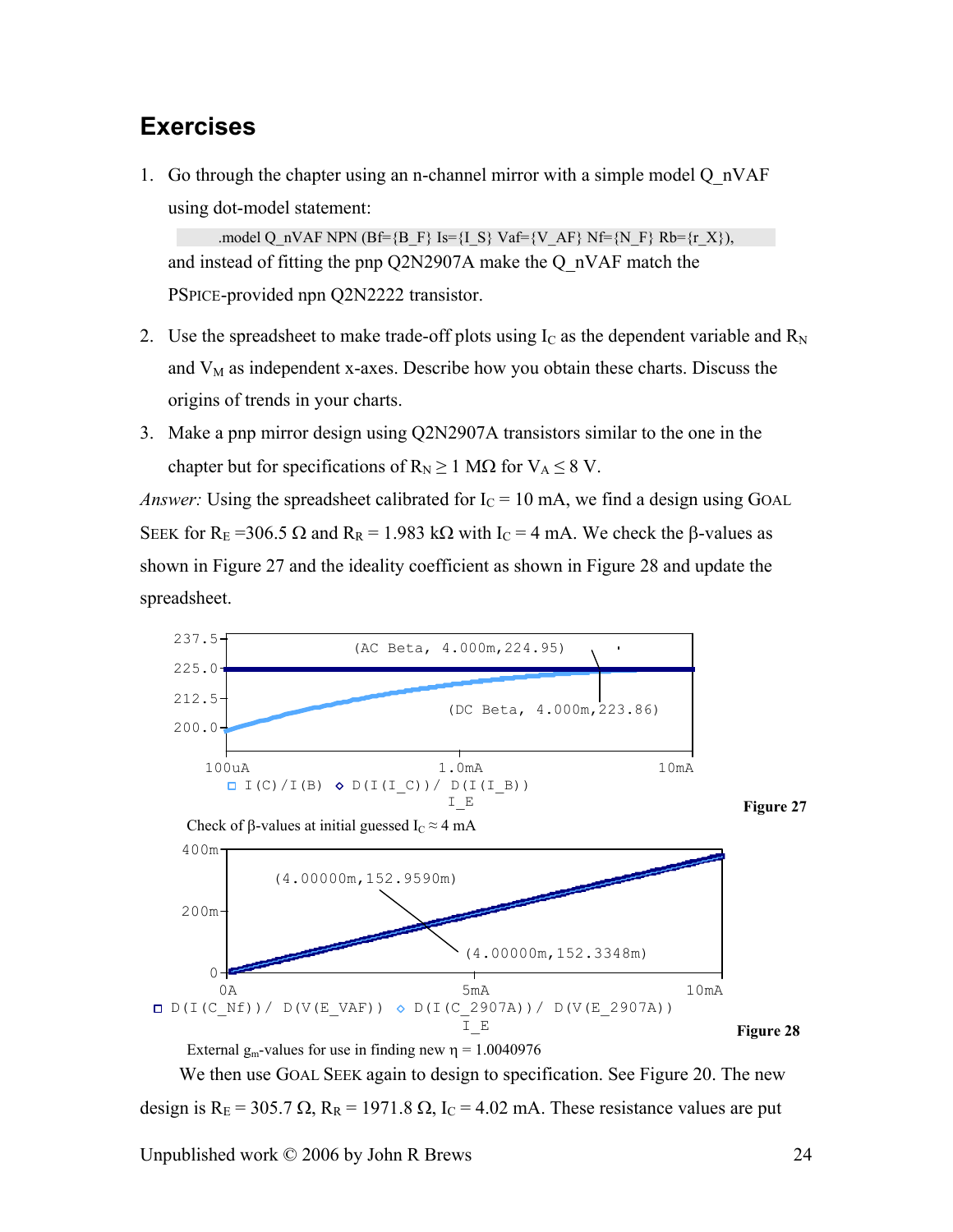<span id="page-24-0"></span>into PSPI[CE to check](#page-24-0) the design. The PROBE output file is s[hown in Fig](#page-24-1)ure 29, and the Qpoint in Figure 30.

| <b>NAME</b>   | Q Q Out       | Q Q Ref       |
|---------------|---------------|---------------|
| <b>MODEL</b>  | Q2N2907A      | Q2N2907A      |
| ΙB            | $-1.80E - 05$ | $-1.80E - 05$ |
| IС            | $-4.02E - 03$ | $-4.02E - 03$ |
| <b>VBE</b>    | $-0.762$      | $-0.762$      |
| <b>VBC</b>    | 0.00261       | 0             |
| <b>VCE</b>    | $-0.765$      | $-0.762$      |
| <b>BETADC</b> | 224           | 224           |
| GM            | 0.155         | 0.155         |
| <b>RPI</b>    | 1460          | 1460          |
| <b>RX</b>     | 10            | 10            |
| RO            | $2.88E + 04$  | 2.88E+04      |
| CBE           | 1.27E-10      | 1.27E-10      |
| CBC           | 1.48E-11      | 1.48E-11      |
| CJS           | $0.00E + 00$  | $0.00E + 00$  |
| <b>BETAAC</b> | 226           | 226           |
| CBX/CBX2      | $0.00E + 00$  | $0.00E + 00$  |
| FT/FT2        | 174F+08       | 174F+08       |

<span id="page-24-1"></span>



<span id="page-24-2"></span>**30** 

Q-point for  $V_A = 8$  V

Figure 29 shows r<sub>π</sub> = 1.46 kΩ, compare to the spreadsheet value 1.45 kΩ, r<sub>O</sub> = 28.8 kΩ compared to 28.8 kΩ, good agreement. Figure 31 shows the mirror characteristics.